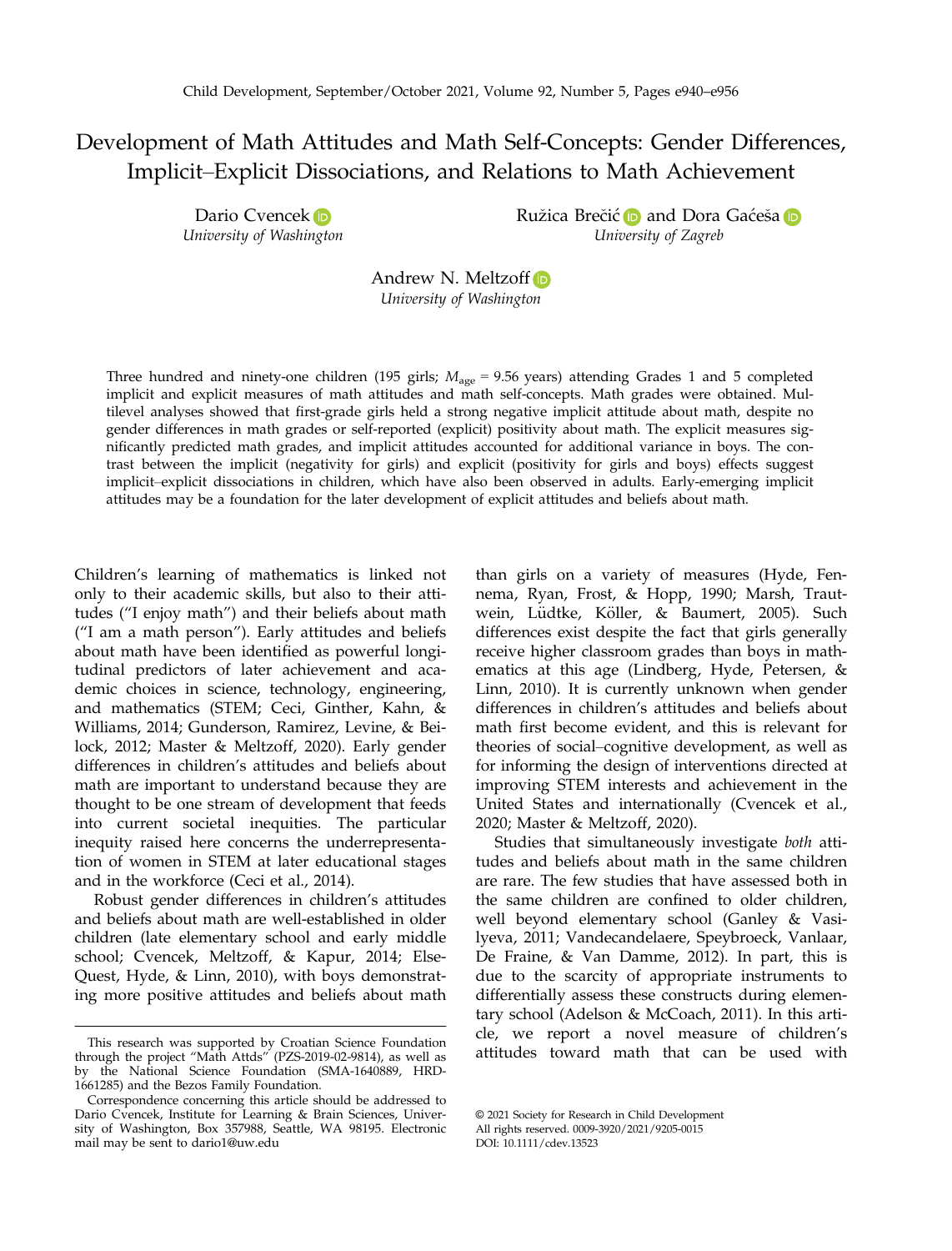children as young as Grade 1 and in conjunction with other measures on the same children.

Children's attitudes can be measured in many ways and at many levels of complexity (Vandecandelaere et al., 2012). At the simpler level are children's views corresponding to general emotional reactions toward math (Haladyna, Shaughnessy, & Shaughnessy, 1983), or associations between math and positivity versus negativity (Nosek, Banaji, & Greenwald, 2002). At the higher levels of complexity are multidimensional models that include broader beliefs and feelings about what math is, and perceptions of one's own math competence (Di Martino & Zan, 2010). Here, we combine multiple methods to capture children's attitudes toward math. With each participant, we use both simple attitudinal measures such as  $math = good$ , as well as multidimensional constructs involving children's verbally stated evaluations about their own feelings toward math. Measuring attitudes at both simple and multifaceted levels in the same children will allow for a richer operationalization of children's developing attitudes pertaining to math.

Alongside attitudinal measures, researchers have also been interested in assessing children's self-concepts about math, such as "I am a math person." Researchers acknowledge that math self-concepts can be defined and measured in different ways (Gunderson et al., 2012). At the simpler level are self-perceptions and identities such as children's judgments of their own personal ability in math (Harter, 1982), or an association of self with math (Cvencek, Meltzoff, & Greenwald, 2011). At higher levels of complexity are multidimensional integrative schemas informed through experience and feedback from others, conceptions of one's own self-worth in the context of being a math student, and future expectancies about one's competence in math (Eccles & Wigfield, 2020; Marsh et al., 2005). In this study, we included two measures of math self-concepts, one at the simpler level of complexity and the other at the higher level.

Over the last two decades, empirical evidence has accumulated to suggest that two types of processes need to be considered when examining children's developing attitudes and beliefs (Fazio & Olson, 2003). One type of process is characterized by introspection, awareness, and control (Kahneman, 2011). These *explicit* processes are measured in children by asking them verbal questions or having them respond to a scale or fill out a checklist. Traditionally, these involve children's self-reports and require some level of deliberation. Asking a student how much they agree with the statement "I have

always believed that mathematics is one of my best subjects" requires the child to be able to introspect about his or her thoughts, and then accurately translate that assessment into a response, often mapping their thoughts onto a Likert-like scale.

However, significant portions of the mind are not easily accessed by direct introspection in both adults and children, and even when they are accessible, children's reports of their attitudes or beliefs can often be distorted based on the "social desirability" of what they think the adult experimenter wants to hear. Therefore, one also needs ways to measure processes that are characterized as nondeliberative, unconscious, and more automatic in adults (Greenwald & Banaji, 2017) and children (Baron & Banaji, 2006; Cvencek et al., 2011). These implicit processes are typically measured by assessing children's attitudes and beliefs indirectly, without requiring introspection on the child's part. Implicit measures often involve simple sorting tasks in which children indicate which concepts "go together" in the child's mind. By combining both explicit and implicit measures with the same children, we can probe children's mental framework in a more comprehensive manner than is possible using one method alone.

While the explicit and implicit processes are not fully separate from one another, there is robust evidence for a dissociation between explicit and implicit attitudes and beliefs in adults (Greenwald, Poehlman, Uhlmann, & Banaji, 2009) suggesting that deliberative, conscious verbal responses (explicit) may be tapping something different from more automatic, unconscious (implicit) reactions. Moreover, work in social psychology in adults suggests that explicit and implicit measures each provide independent predictive power in explaining adult behavior (Greenwald et al., 2009). Most relevant to this study, even when they are dissociated, explicit and implicit measures have both been shown to be useful for predicting math-related outcomes in students (Cvencek, Kapur, & Meltzoff, 2015; Steffens, Jelenec, & Noack, 2010).

This distinction between explicit and implicit probes of children's cognition is relevant to questions in child development. Specifically, it bears on the question of whether implicit, unconscious attitudes and beliefs develop before their explicit counterparts do. Some theories hold that implicit attitudes and beliefs about math are established by formative experiences that occur prior to formal education, and that they may, in turn, play a role in the development of more explicit beliefs and attitudes (Baron & Banaji, 2006; Cvencek, Greenwald,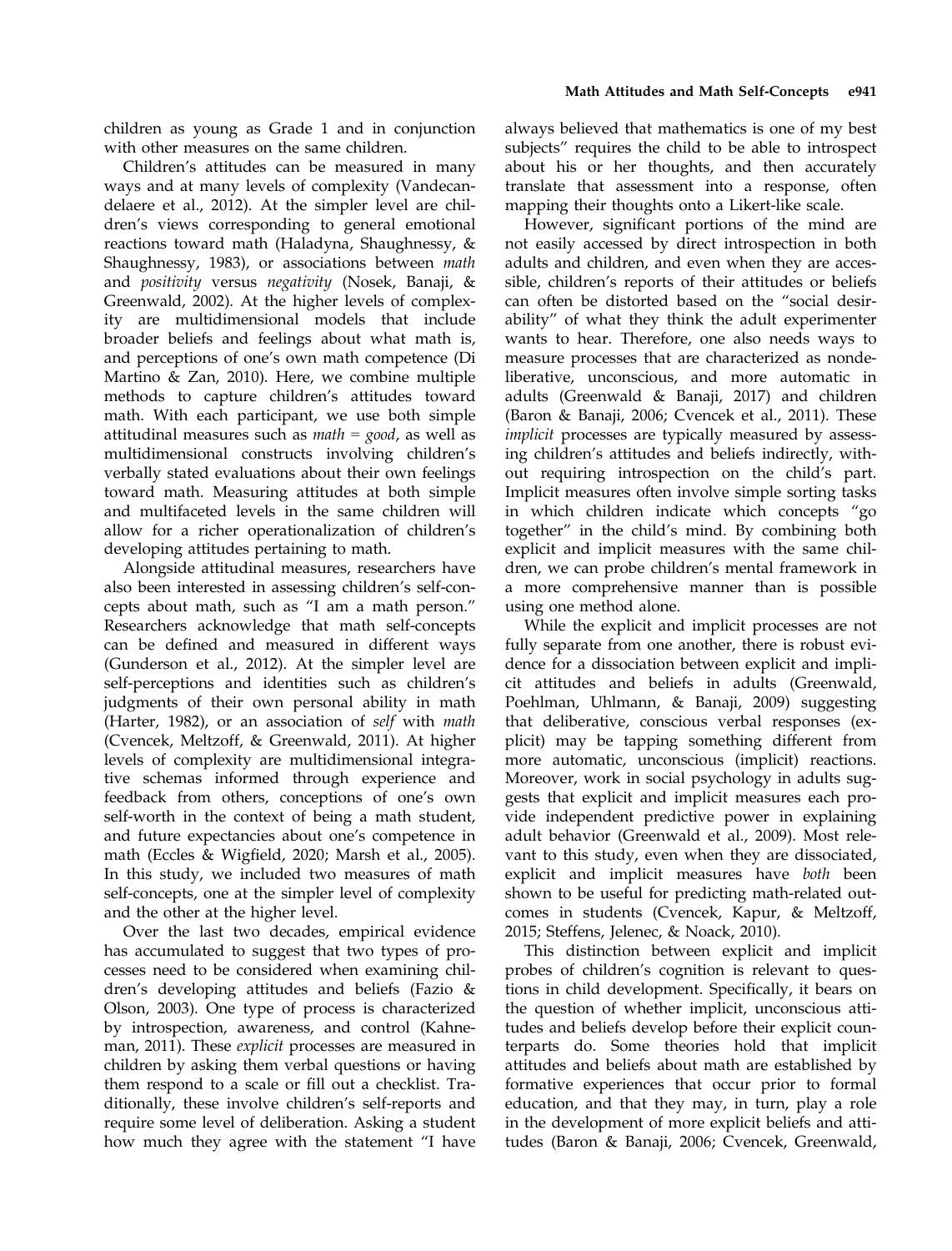& Meltzoff, 2016; DeHart, Pelham, & Tennen, 2006). Empirical work that partially supports this view derives from reports that implicit math self-concepts (detectable in Grades 2–3) precede their explicit counterparts (detectable in Grades 4–5; Cvencek et al., 2011). However, to our knowledge, there are no studies examining children's implicit attitudes toward math as early as Grade 1. Here, we report a new measure that allows us to examine children's implicit math attitudes in younger ages than has been possible before and enables us to combine this attitudinal measure with explicit measures of math attitudes, as well as with measures of math selfconcepts, in the same children.

From a theoretical standpoint, the conceptual distinction between attitudes and self-concepts about math also maps roughly onto the so-called "affect-competence distinction" in educational science (Arens, Yeung, Craven, & Hasselhorn, 2011). Some theorists consider affective and cognitive aspects of academic motivation to be distinguishable, but highly related constructs (Bong & Skaalvik, 2003). For example, the Self-Description Questionnaire (SDQ) has been widely used to test Marsh's (1990) multidimensional, hierarchical model of academic self-concept. In the SDQ instrument, the math self-concept assessment includes items such as "I look forward to math" and "I enjoy doing work in math." In contrast, from an Expectancy Value Theory perspective, affective and cognitive aspects of academic motivation are viewed as differentiable constructs, with clear conceptual distinctions between children's cognitive (academic self-concept) and affective (value and enjoyment) components (Eccles & Wigfield, 2020). Tests of these theories have been conducted exclusively with explicit measures, showing an age-related increase in the links between students' cognitive and affective aspects of math motivation during elementary school years (Marsh & Ayotte, 2003; Wigfield et al., 1997). It is currently unknown how separable and developmentally stable affective versus cognitive components of young children's implicit cognition is about math. Thus, there is a need for empirical studies measuring both cognitive and affective aspects of children's orientation to math in the same students during early elementary school using both implicit and explicit measures.

Beyond examining math attitudes and self-concepts, we also examined both of these in relation to a measurable behavioral attainment, namely school grades in math. School grades and standardized test scores are the two most commonly used indicators of students' achievement in math. We have

specifically chosen school grades in math as indicators of math achievement for four reasons. First, school grades constitute major criteria to evaluate children's academic progress in elementary school (Metsäpelto, Zimmermann, Pakarinen, Poikkeus, & Lerkkanen, 2020). Second, school grades drawn from official school records, as we have done here (as opposed to self-reported grades; Kuncel, Crede, & Thomas, 2005), represent particularly valuable information about students' achievement and are shown to be among the best longitudinal predictors of future performance in primary education (Arens et al., 2017). Third, school grades are highly salient to elementary school students: They are directly communicated and easy to compare among classmates (Arens et al., 2017). Fourth, school grades capture other aspects of student learning, such as effort, motivation, interest, and classroom behavior, all of which are also relevant to future developments and success (Master & Meltzoff, 2020; McMillan, Myran, & Workman, 2002).

This study took place in the Greater Metropolitan Area of Zagreb, Croatia, which includes Zagreb, the Croatian capital and largest city, and its surrounding counties. Croatia was purposely selected for three reasons. First, Croatia has established clear evaluation criteria and national standards for grading students' achievement (Busljeta & Kardum, 2019), which provides a level of consistency in the meaning of math grades that are not easily found in other countries (such as the United States where grading practices vary by state and locality). Second, even though Croatia has begun to close gender gaps in some STEM fields (United Nations Educational, Scientific, and Cultural Organization, 2015), large gender gaps still exist in computer science and other math-intensive fields (Croatian Bureau of Statistics, 2018). We were interested in potential gender differences in math attitudes and self-concepts, which can be measured at earlier ages than reactions to computer science. Third, in response to recent discussions about the need for broadening child study populations beyond North American samples in order to build more generalizable theories (Nielsen, Haun, Kärtner, & Legare, 2017; Wang, Fong, & Meltzoff, 2020), this study contributes useful data from Croatia.

### Current Study

How early children begin to form math attitudes —positive versus negative affective reactions to math—is currently understudied due to the scarcity of developmentally appropriate instruments for use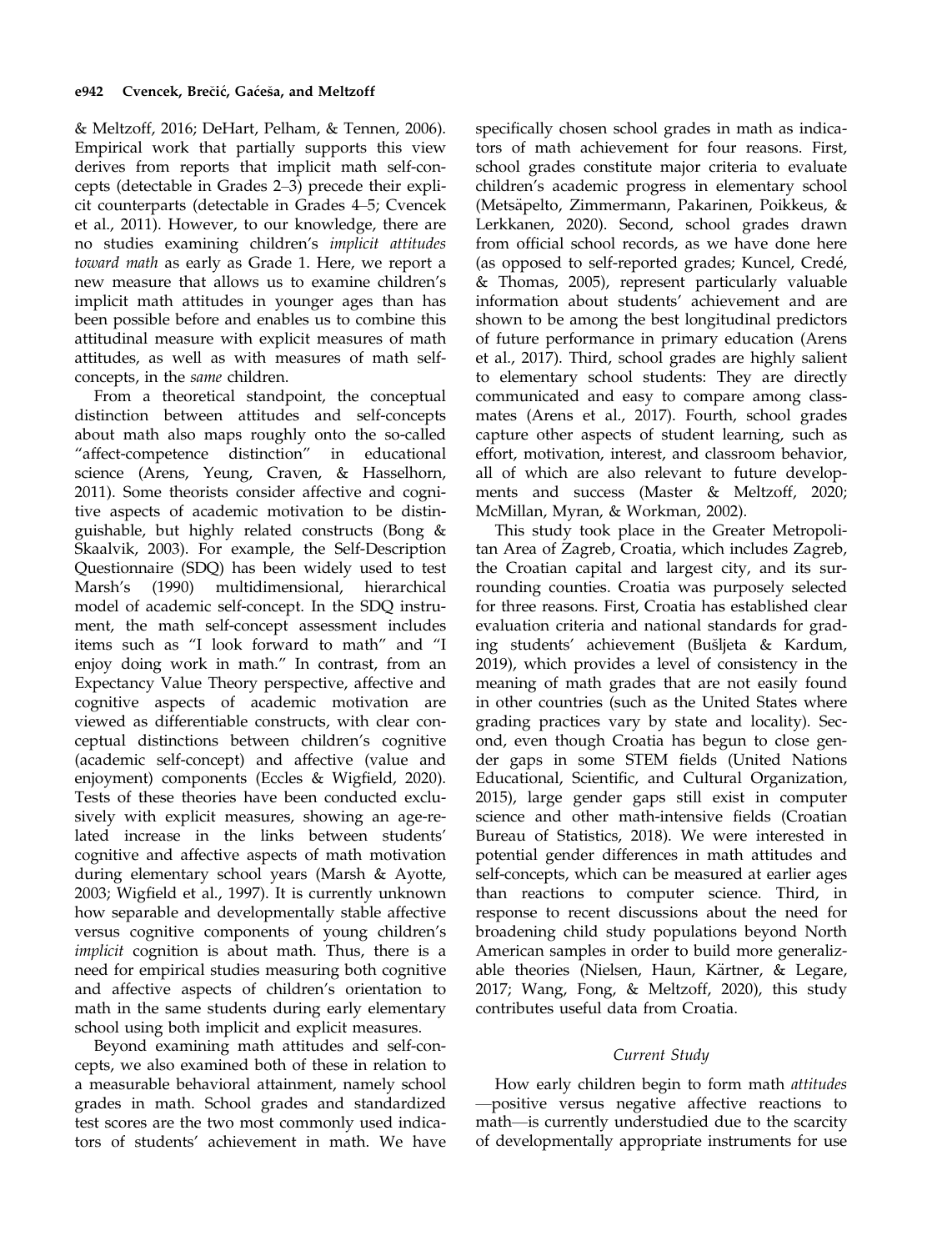with children as early as Grade 1. Here, we report a novel measure of children's implicit math attitudes and compare those to explicit math attitudes measured by self-report. We also examine math attitudes in relation to math self-concepts and math achievement in the same children.

The following two hypotheses were tested. First, we expected that gender differences will be evident on implicit measures at a younger age than they can be detected with explicit measures. Second, we expected that both implicit and explicit measures of attitudes and self-concepts will be associated with math achievement, and implicit and explicit measures will have unique roles. These two hypotheses were tested using a multilevel, exploratory linear regression approach. The potential contributions of the study are that it is the first to examine the relations among (a) implicit and explicit assessments (b) of both math attitudes and beliefs, (c) as well as a measure of math achievement, (d) in the same children. This is accomplished by testing independent groups of children in both Grade 1 and Grade 5 in Croatia, a country that has put substantial effort into developing a nationalized and standardized grading system.

# Method

### Participants

The Croatian Ministry of Education connected the researchers with eight local schools. The sample consisted of first- and fifth-grade children from Croatian, middle- and working-class families (90%) living in the Greater Metropolitan Zagreb Area, including the City of Zagreb, as well as the nearby counties (Krapina–Zagorje, Karlovac, and Varazdin counties). The elementary schools sampled thus included students raised in both urban and rural environments. Permission forms were sent to all parents of Grade 1 and Grade 5 students in the schools. A total of 391 elementary school students (195 girls) were given permission to participate (74% consent rate). Mean age of the Grade 1 students ( $N = 192$ ; 98 girls) was 7.53 years  $(SD = 0.34)$ . Mean age of the Grade 5 students ( $N = 199$ ; 97 girls) was 11.53 years ( $SD = 0.59$ ). Consistent with other studies conducted in Croatian schools (e.g., Kim & Buric, 2020), we did not ask for children's race and ethnicity since Croatians are largely homogeneous (i.e., European White).

### Materials and Procedure

All testing took place between March 5, 2019 and May 7, 2019, which was partway through the second semester of the school year. Students were tested individually in a quiet room in their school using a tablet (25 cm-diagonal screen). The experimenter provided verbal instructions to the students throughout the test, including a short introduction in which the students were told they would be playing a game on the tablet and answering some questions.

# Explicit Measures

Every child completed two explicit (i.e., self-report) measures.

Explicit math attitude. Students completed the "Students Like Learning Mathematics, 4th Grade" survey from the TIMSS 2015 student questionnaire (TIMSS and PIRLS International Study Center, 2014). TIMSS items capture both "confidence" as well as "liking" dimensions of math attitudes (Martin et al., 2016). The survey asked students to indicate (by circling the appropriate option) how strongly they agreed or disagreed with specific statements about math. There were nine items. Sample items included "I enjoy learning mathematics" and "Mathematics is boring" (individual items appear in Supporting Information, Section 1.1). Possible responses on a Likert-like scale were 1 (disagree a lot), 2 (disagree a little), 3 (agree a little), and 4 (agree a lot). Items in which agreement equated to negative math attitude were reverse coded before all items were averaged. The final explicit math attitude measure was the average of the nine items and was centered around zero with upper and lower bounds of  $\pm$  2. Thus, positive values indicated more agreement with positive statements about math, negative values indicated more agreement with negative statements about math, and a score of zero indicated equal agreement with positive and negative statements about math. Cronbach's alpha for the explicit math attitude measure in our sample was  $\alpha = .93$ , which is identical to the published Cronbach's alpha from the official TIMSS 2015 results for Croatia, also  $\alpha$  = .93 (Martin et al., 2016).

Explicit math self-concept. Students completed items from the "Mathematics Self-Concept (SCMAT)" survey from the PISA 2012 student questionnaire (Organization for Economic Co-operation and Development [OECD], 2012b). PISA items capture multiple dimensions of students' beliefs about math, such as interests, motivation, and selfconcepts (OECD, 2012a). The survey asked students to indicate by circling the appropriate option how strongly they agreed or disagreed with specific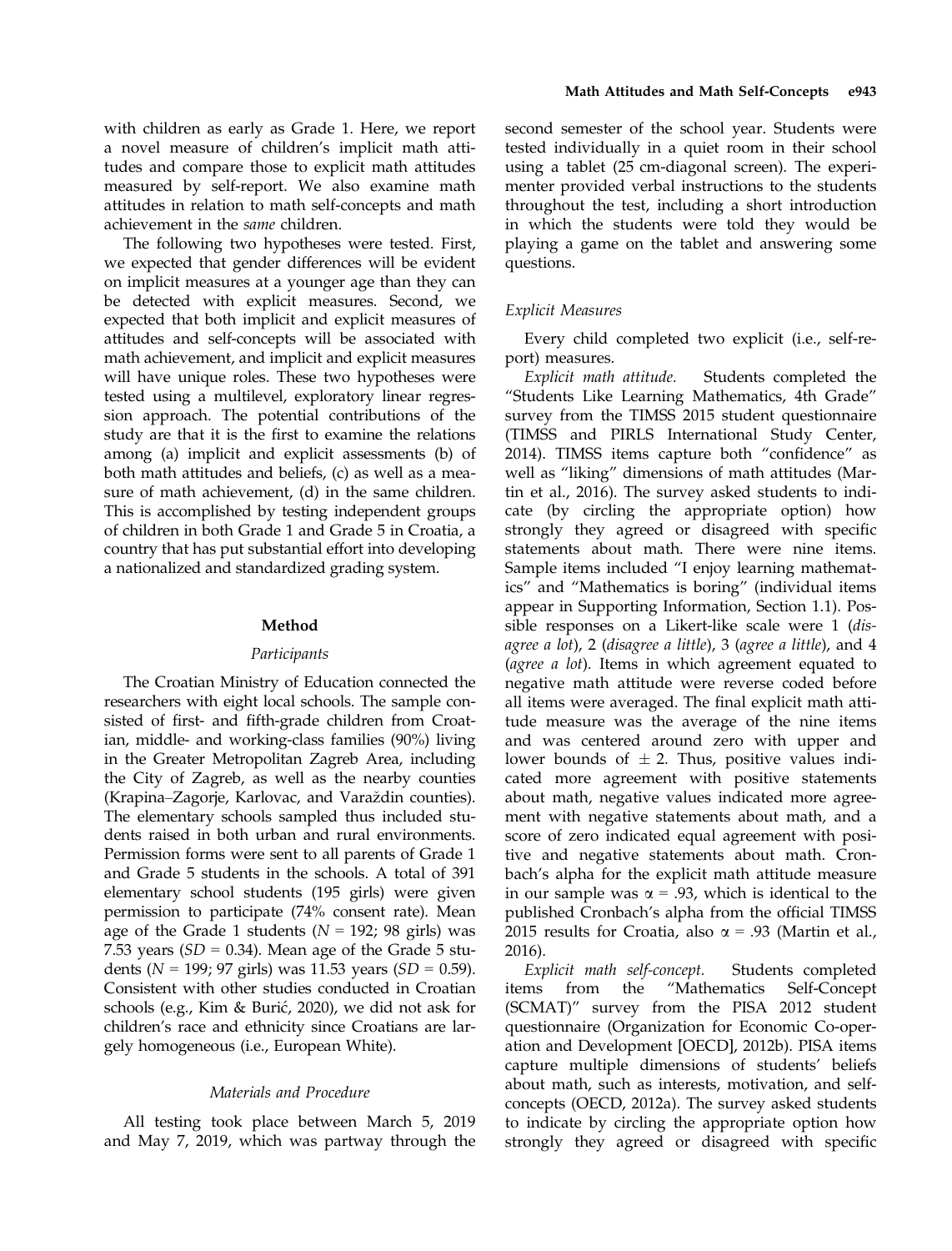statements about math. There were five statements. Sample items included "I learn mathematics quickly" and "I am just not good at mathematics" (see Supporting Information, Section 1.2). The possible responses were 1 (strongly disagree), 2 (disagree), 3 (agree), and 4 (strongly agree). Items in which agreement equated to dis-identifying with math were reverse coded. The final explicit math self-concept measure was the average of the five items and was centered around zero with upper and lower bounds of  $\pm 2$ . Positive values indicated more agreement with statements about identifying with math, negative values indicated more agreement with statements about dis-identifying with math, and a score of zero indicated equal agreement with statements about identifying and dis-identifying with math. Cronbach's alpha for the explicit math selfconcept measure was  $\alpha = .77$ , which is slightly lower than the published Cronbach's alpha for Croatia,  $\alpha = .88$  (OECD, 2012a), but is still well within the acceptable range.

# Implicit Measures

Every student also completed two child-friendly Implicit Association Tests (Child IAT), one assessing implicit math attitudes and the other math selfconcepts. There are several child adaptations of the adult IAT (Baron & Banaji, 2006; Cvencek et al., 2011). For the current Child IAT procedures, we followed the block structures and algorithms described by Cvencek et al. (2011) for use with this age group. All stimuli used in the Child IATs were presented simultaneously as text and audio recordings in Croatian language.

The Child IAT is a sorting task in which students rapidly sort stimuli belonging to four categories using two response buttons. The underlying principle of the Child IAT is that students will respond faster when the paired categories are mentally associated (or "congruent") versus when they are not ("incongruent"). For example, the pairing of  $sky$ with birds and ocean with fish would be congruent, whereas the pairing of sky with fish and ocean with birds would be incongruent, and children would be expected to respond more quickly to the congruent pairings. The faster the children's responses, the stronger the presumed underlying association between the two categories (for a discussion about the reliability and validity of the Child IAT, see Cvencek et al., 2016). The speed of response was automatically measured via touch screen technology. The relevant measure used for statistical analysis was the difference (in milliseconds) between

response times when faced with congruent versus incongruent stimuli. Both Child IATs were scored using the D-score (Greenwald, Nosek, & Banaji, 2003), an effect-size-like index of association strength that converts the raw response times into a standardized metric of association strength, as has also been done in previous uses of a Child IAT (Baron & Banaji, 2006; Cvencek et al., 2011).

Implicit math attitude. A new Child IAT measuring math attitude was developed for this study following the techniques described in Cvencek et al. (2011). This Child IAT assessed the evaluative association of *math* = good or *math* = bad. It included the categories of math, reading, good, and bad. Sample words belonging to the math and reading categories were "count" and "books," and sample words belonging to categories *good* and bad were "happy" and "mad" (see Supporting Information, Section 2.1 for individual stimuli). In one task of the Child IAT, math and good words shared a response button, and reading and bad words shared the other response button. In another task, the good and bad categories were switched so that math and bad shared a response button and reading and good shared the other. Students who hold a positive math attitude should respond faster when math and good are paired together. The math attitude Child IAT score (D) was calculated by first (a) computing the difference between the mean response latencies of the *math* = good and *math* = bad tasks for each subject, then (b) dividing that difference by the pooled standard deviation (Greenwald et al., 2003). Positive D scores indicated a stronger association of math with good (upper bound:  $+2$ ), and negative D scores indicated a stronger association of math with bad (lower bound:  $-2$ ). The math attitude Child IAT had a rational value of 0, which indicated an equally strong association of math with both good and bad. Cronbach's alpha for the implicit math attitude measure was  $\alpha$  = .71.

Implicit math self-concept. The Child IAT measuring math self-concept assessed the identity association of self = math or self = reading. The math self-concept Child IAT included the categories self, other, math, and reading. Stimuli in the math and reading categories were the same as those used in the math attitude Child IAT. Sample words belonging to categories self and other were "my" and "them" (see Supporting Information, Section 2.2 for individual stimuli). In one task of the Child IAT, self and math words shared a response button, and other and reading words shared the other response button. In another task, the self and other categories were switched so that other and math shared a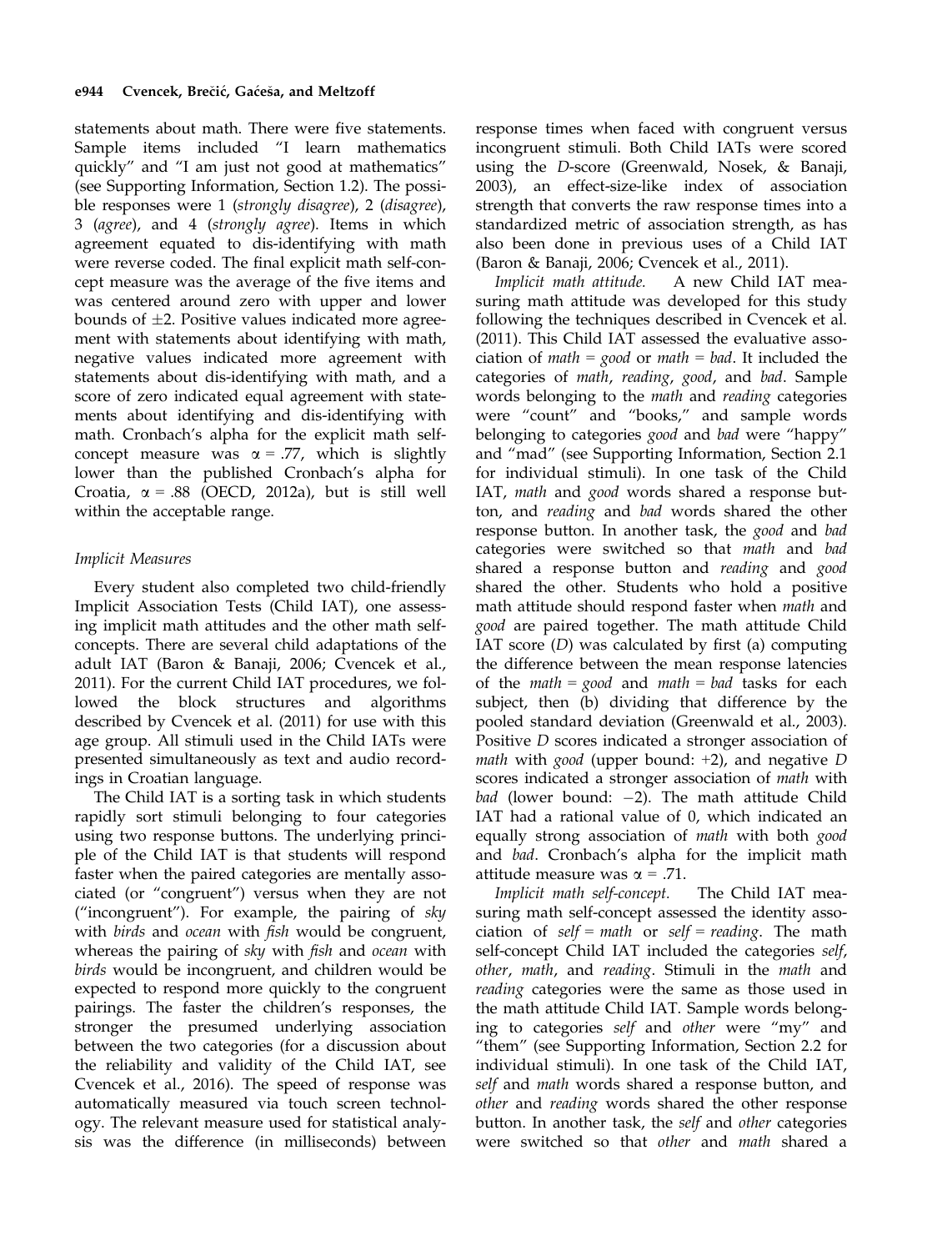response button, and self and reading shared the other. Students who hold a positive math self-concept should respond faster when self and math are paired together. Implicit math self-concept was scored so that positive values indicated a  $self = math$  association, negative values indicated a  $self = reading$  association, and a score of zero indicated an equally strong association of self with both math and reading. Cronbach's alpha for the implicit math self-concept measure was  $\alpha$  = .66.

All measures were counterbalanced to account for three factors: (a) the order of the measures (explicit vs. implicit; 2 orders), (b) the order of the constructs (math attitude vs. math self-concept; 2 orders), and (c) the order of the IAT tasks (congruent task vs. incongruent task within both IATs; 4 orders), resulting in 16 unique conditions. Detailed analyses showing that none of the counterbalancing factors had any effects on either implicit or explicit measures (all  $ps > .31$ ) can be found in the Supporting Information, Section 3.1. In addition, evidence for the validity of the explicit and implicit measures can be found in the Supporting Information Section 4.1.

# Achievement Measure

Math grades for students were provided by teachers in both Grades 1 and 5. As is standard across all Croatian elementary schools, achievement was rated on a national grading scheme that uses a scale of 1 (insufficient), 2 (sufficient), 3 (good), 4 (very good), or 5 (excellent). Because some students were given three grades, some were given four, etc., a given child's school grades in math were averaged to arrive at an index of math achievement (range 1–5) for each child.

### Data Reduction

Students' data were excluded from analyses if they met any of three standard exclusion criteria on either of the two implicit measures. Meeting these criteria indicates a lack of focus or a lack of understanding by the student on the implicit assessment procedure. On each measure, data were excluded if a student (a) responded too quickly to too many of the trials  $(>10\%$  of trials under 300 ms), (b) responded too slowly (average response latency 3 SDs above the mean), or (c) made too many (> 35%) errors (Cvencek et al., 2011). These criteria resulted in excluding data for 23 students. Data were excluded for an additional 13 students for whom school grades were not available, resulting

in a final sample of  $N = 355$  (182 girls) with complete, valid data.

### Data Analytic Approach

We employed three-level linear regression models to test hypotheses, with students (Level 1,  $n = 355$ ) nested within classrooms (Level 2,  $n = 31$ ), within schools (Level 3,  $n = 8$ ). This multilevel approach allows for testing predictor effects at their appropriate levels with correct degrees of freedom (i.e., testing grade effects at the classroom level), as well as decomposing lower-level predictor effects into within- and between-classroom components because relations can differ at different levels (Hamaker & Muthén, 2020).

Our models were focused on three research questions: First, what are the mean values for the explicit and implicit math attitudes and self-concepts for boys and girls in early and late elementary grades (Grades 1 and 5)? Second, do boys and girls differ in their math attitudes and self-concepts, and does this vary by grade? Third, do implicit math measures predict math achievement over and beyond explicit math measures and do effects vary by grade or gender?

Prior to testing our research questions, intercept-only models (i.e., estimating variance components) were conducted to evaluate the degree of nonindependence in student data present due to classrooms and schools. Classroom differences explained 18% of the variance in math achievement, and school differences explained an additional 5%, for a total of 23%. For the two explicit measures, the school did not explain any variation, but the classroom explained 12% of math attitude and 10% of math self-concept. For the implicit measures, the classroom explained 3% of the variance in math attitude and none in math self-concept; no variance was explained by the school. For consistency and brevity, we retained a three-level structure for all models, which were conducted using R lme4 (Bates et al., 2015) and lmerTest (Kuznetsova et al., 2017) packages; the latter provides Satterthwaite degrees of freedom for fixed effects tests. Effect sizes for model coefficients were computed as follows: d equals coefficient divided by pooled SD, where the pooled SD is the square root of the sum of the model variance components. For our final model, approximate  $R^2$  was computed as the variance of the predicted values divided by the total variance, which, in turn, was computed as predicted variance plus model variance components.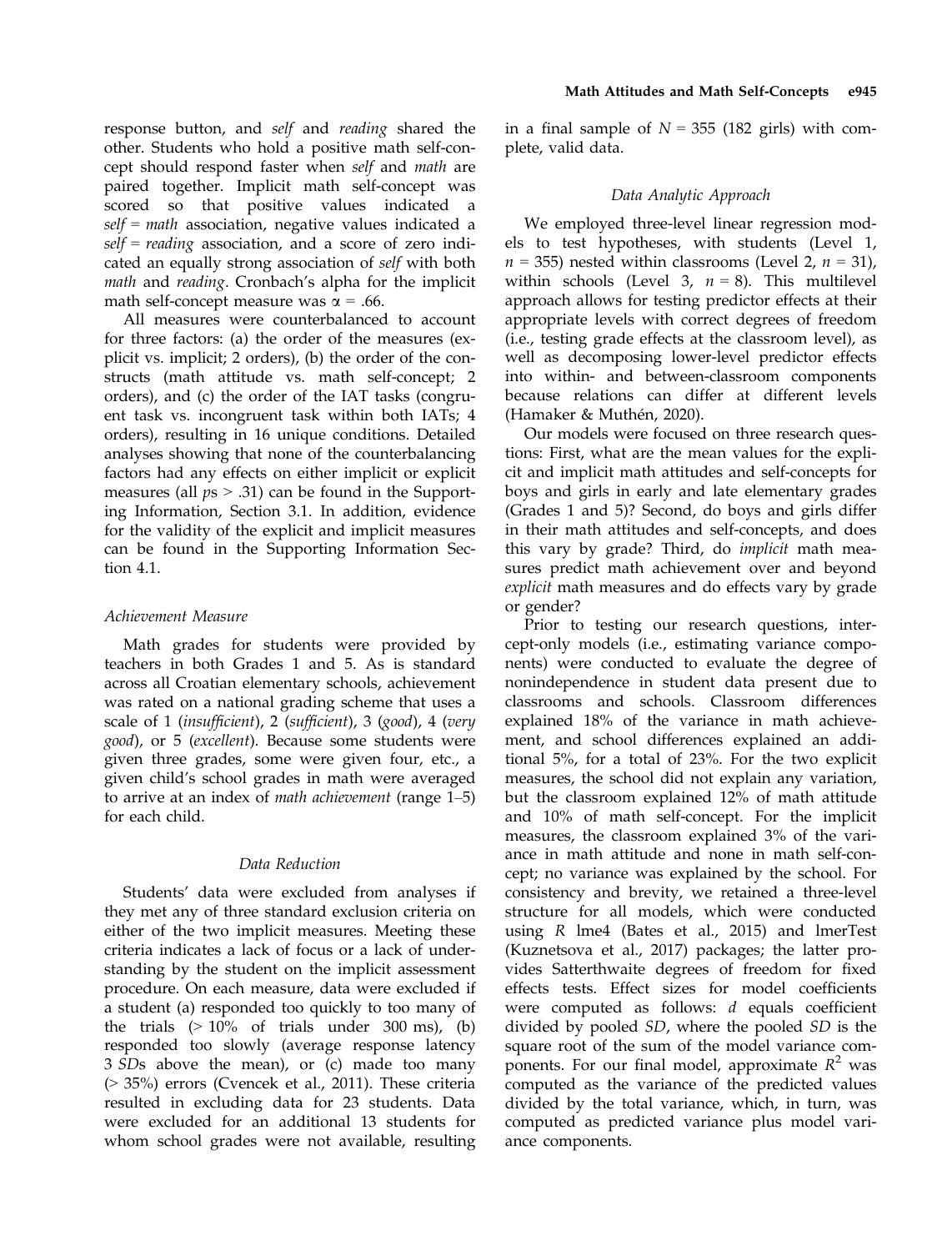### Results

We provide unadjusted descriptive statistics for all measures by grade and gender in Table 1. For math attitudes, positive scores indicate positive attitudes toward math and negative scores indicate negative attitudes. For self-concepts, positive scores indicate identifying oneself more with math; negative scores indicate the opposite. For both measures, zero indicates neutrality.

#### Explicit and Implicit Measures

For both explicit and implicit measures of math attitude and self-concept, we used three-level models to test for main effects due to classroom grade level (Level 2), student gender (Level 1), and their interaction. Next, to gauge students' positivity, we conducted three-level intercept-only models for each grade–gender combination to test whether means were significantly different from zero (neutral). Last, as a follow-up, we conducted three-level models for each grade level separately to test whether boys and girls differed significantly within their respective grade levels. Figure 1, Panel A illustrates the results of these tests for the explicit measures; Panel B shows the results for the implicit measures. We discuss the findings below.

#### Explicit Math Attitude

Our overall multilevel model results (with grade, gender, and grade-by-gender interaction tests) showed a significant effect of grade level on explicit math attitude,  $t(21) = -6.93$ ,  $p < .001$ , with Grade 5 averaging 0.68 points lower than Grade 1 (across genders), and a significant grade-by-gender interaction,  $t(353) = 2.07$ ,  $p = .039$ . There was no significant main effect of gender,  $p = .328$ . As shown in the left four bars in Figure 1, Panel A, both girls and boys across grade levels reported positive attitudes toward math. On the explicit math attitude measure, girls had significantly positive math attitudes in Grade 1,  $p < .001$ ,  $d = 0.87$ , and in Grade 5,  $p < .001$ ,  $d = 0.85$ . Boys also had significantly positive math attitudes in Grade 1,  $p < .001$ ,  $d = 2.11$ , and in Grade 5,  $p = .002$ ,  $d = 0.53$ . Finally, in Grade 1, boys had more positive math attitudes than girls,  $p = .009$ ,  $d = 0.41$ , but the difference was not significant in Grade 5,  $p = .510$ .

### Explicit Math Self-Concept

Our overall multilevel model results showed a significant effect of grade level on explicit math self-concept,  $t(27) = -5.60$ ,  $p < .001$ , with Grade 5 averaging 0.54 points lower than Grade 1 (across

Table 1

Descriptive Statistics for All Explicit, Implicit, and Achievement Measures for Girls and Boys in Grade 1 and Grade 5

|                            |                     |         | Girls |         |      |         | <b>Boys</b> |         |      |  |
|----------------------------|---------------------|---------|-------|---------|------|---------|-------------|---------|------|--|
| Measure                    | Cronbach's $\alpha$ | M       | SD    | Min     | Max  | M       | SD          | Min     | Max  |  |
| Explicit math attitude     | .93                 | 1.06    | 0.94  | $-1.70$ | 2.00 | 1.12    | 1.01        | $-2.00$ | 2.00 |  |
| Grade 1                    | .92                 | 1.31    | 0.84  | $-1.41$ | 2.00 | 1.58    | 0.76        | $-1.41$ | 2.00 |  |
| Grade 5                    | .92                 | 0.82    | 0.97  | $-1.70$ | 2.00 | 0.75    | 1.03        | $-2.00$ | 2.00 |  |
| Explicit math self-concept | .77                 | 0.81    | 0.92  | $-1.73$ | 2.00 | 0.97    | 0.88        | $-1.47$ | 2.00 |  |
| Grade 1                    | .64                 | 1.09    | 0.76  | $-0.67$ | 2.00 | 1.28    | 0.69        | $-0.67$ | 2.00 |  |
| Grade 5                    | .81                 | 0.55    | 0.98  | $-1.73$ | 2.00 | 0.71    | 0.93        | $-1.47$ | 2.00 |  |
| Implicit math attitude     | .71                 | $-0.14$ | 0.34  | $-1.09$ | 1.06 | $-0.02$ | 0.34        | $-0.77$ | 0.89 |  |
| Grade 1                    | .70                 | $-0.12$ | 0.33  | $-0.90$ | 0.63 | $-0.03$ | 0.33        | $-0.68$ | 0.73 |  |
| Grade 5                    | .71                 | $-0.17$ | 0.35  | $-1.09$ | 1.06 | $-0.01$ | 0.34        | $-0.77$ | 0.89 |  |
| Implicit math self-concept | .66                 | $-0.09$ | 0.29  | $-0.74$ | 0.71 | 0.002   | 0.31        | $-0.82$ | 0.70 |  |
| Grade 1                    | .63                 | $-0.09$ | 0.29  | $-0.74$ | 0.51 | $-0.01$ | 0.33        | $-0.82$ | 0.66 |  |
| Grade 5                    | .69                 | $-0.09$ | 0.29  | $-0.67$ | 0.71 | 0.01    | 0.29        | $-0.61$ | 0.70 |  |
| Math achievement           |                     | 4.45    | 0.80  | 1.00    | 5.00 | 4.47    | 0.76        | 2.00    | 5.00 |  |
| Grade 1                    |                     | 4.74    | 0.55  | 3.00    | 5.00 | 4.78    | 0.47        | 3.00    | 5.00 |  |
| Grade 5                    |                     | 4.17    | 0.90  | 1.00    | 5.00 | 4.22    | 0.85        | 2.00    | 5.00 |  |

Note. Bold font indicates significant difference from the scale midpoint (unadjusted for classroom and school),  $p < .05$ . Cronbach's  $\alpha$  for math achievement (classroom grades) not available.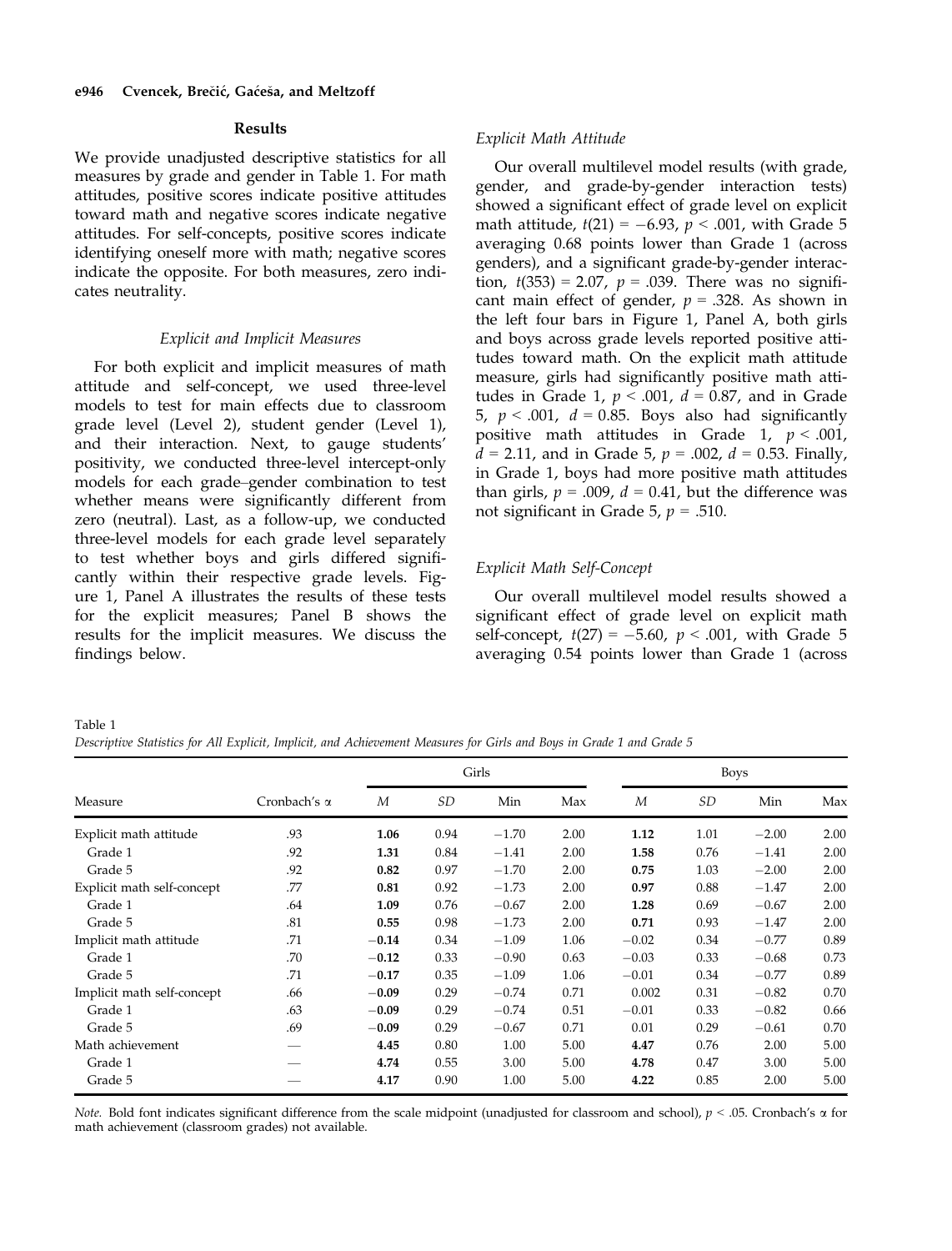

# A. Explicit Measures **B. Implicit Measures**

Figure 1. Model-adjusted means for explicit (A) and implicit (B) measures, split by gender. Asterisks above or below bars indicate significant difference from zero. Brackets indicate significant difference between genders. Error bars = model-estimated standard errors. \*p < .05. \*\*p < .01. \*\*\*p < .001.

genders), but no significant gender effect,  $p = .056$ , and no significant grade-by-gender interaction,  $p = .78$ . As can be seen from the right four bars in Panel A, both girls and boys across grade levels reported positive math self-concept. On the explicit math self-concept measure, girls had positive identification with math in both Grade 1,  $p < .001$ ,  $d = 0.84$ , and Grade 5,  $p < .004$ ,  $d = 0.41$ . Boys also had significantly positive identification with math in Grade 1,  $p < .001$ ,  $d = 1.83$ , and Grade 5,  $p < .002$ ,  $d = 0.50$ . Similar to our finding for explicit math attitude, boys and girls only differed significantly in Grade 1, with boys again higher than girls,  $p = .046$ ,  $d = 0.31$ ; there was no difference in Grade 5,  $p = .27$ .

#### Implicit Math Attitude

On the implicit math attitude measure, positive scores indicate *math* = *good* associations, and negative scores indicate  $math = bad$  associations. In contrast with the explicit measure of math attitude, our overall multilevel model results showed no significant effect of grade level on implicit math attitude,  $p = .67$ , but there was a significant gender effect, t

 $(353) = -3.41$ ,  $p < .001$ , with girls lower by 0.12 points (across grades). No significant grade-by-gender interaction was detected,  $p = .52$ . As shown in the left four bars in Figure 1, Panel B, implicit math attitudes were significantly negative for girls across grades, but boys did not differ from zero (neutral). Specifically, implicit math attitude was significantly negative for girls in Grade 1,  $p = .005$ ,  $d = -0.35$ , and it was also significantly negative in Grade 5,  $p = .025$ ,  $d = -0.29$ . It was not significantly negative or positive for boys in either grade,  $ps > .57$ . (Additional post hoc examination of neutral math attitudes in boys can be found in the Supporting Information, Section 5.1) Unlike the finding for explicit math attitude, on implicit math attitude, boys and girls differed significantly in Grade 5 only, with boys having more positive math attitudes than girls,  $p = .006$ ,  $d = 0.41$ , but no difference was found in Grade 1,  $p = .054$ .

### Implicit Math Self-Concept

On the implicit math self-concept measure, positive scores indicate  $self = math$  associations, and negative scores indicate  $self = reading$  associations.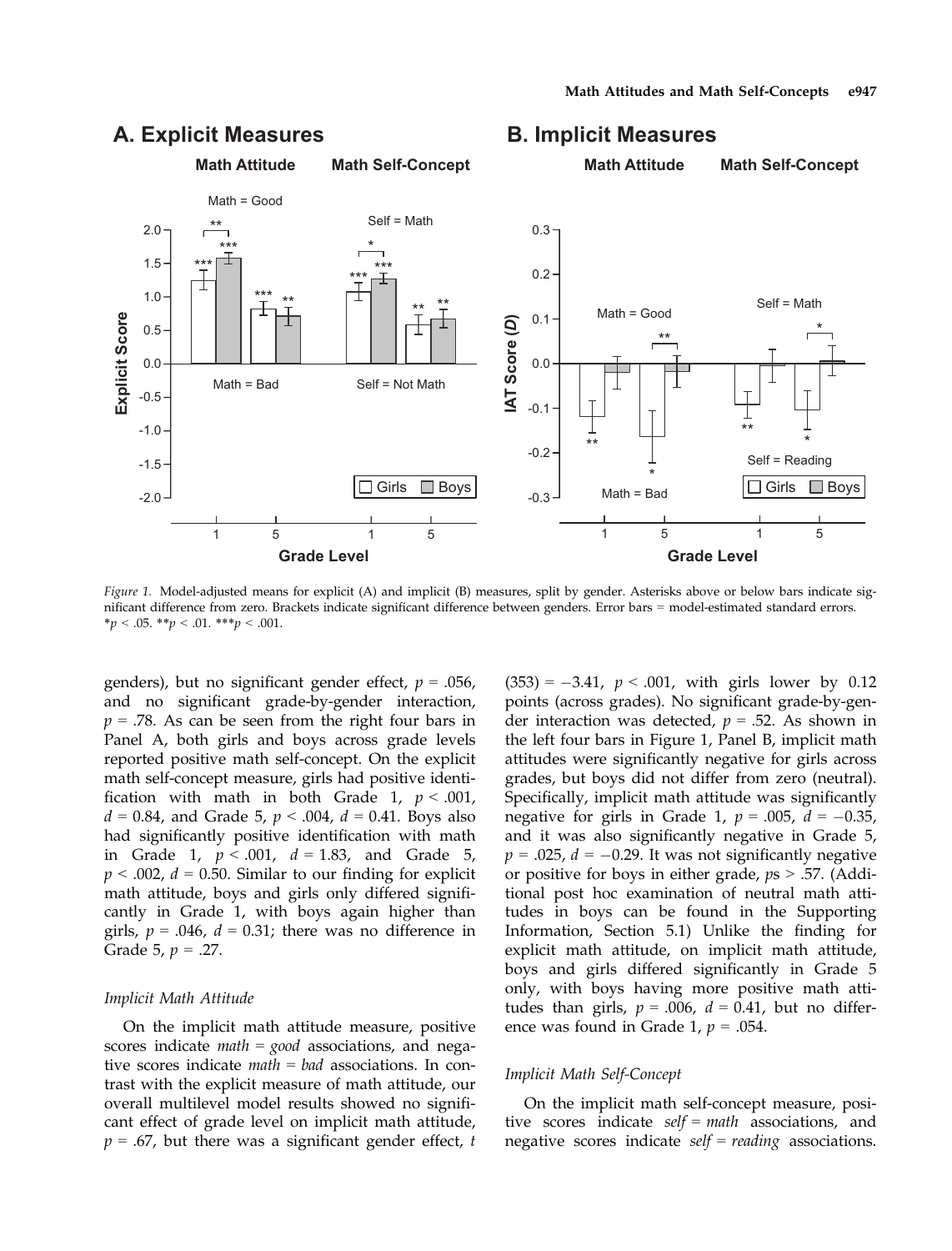The right four bars in Figure 1, Panel B show that girls connected themselves more strongly with reading (and thus negatively with math), whereas boys demonstrated no strong preference in their associations of themselves with math or reading (thus close to zero). In contrast with the explicit measure of math attitude, our overall multilevel model results showed no significant effect of grade level on implicit math attitude,  $t(355) = 0.23$ ,  $p = .82$ , but there was a significant gender effect, t  $(355) = -2.93$ ,  $p = .004$ , with girls lower by 0.10 points (across grades). No significant grade-by-gender interaction was detected,  $t(355) = -0.16$ ,  $p = .87$ . When we examined each grade–gender combination, our level models showed that girls associated self with reading significantly more than with *math* in both Grade 1,  $p < .003$ ,  $d = -0.32$ , and Grade 5,  $p = .042$ ,  $d = -0.25$ ; in contrast, boys did not,  $ps$  > .79. The difference between girls and boys was only significant in Grade 5,  $p = .025$ ,  $d = 0.33$ ; there was no difference detected in Grade 1, though there was a trend in the same direction,  $p = .066$ .

#### Academic Achievement (Math Grades)

Examining the unadjusted frequencies of students' math grades at each of the five levels of achievement revealed left skew, as follows: "insufficient" (0.3%), "sufficient" (2%), "good" (10%), "very good" (27%), and "excellent" (61%). Nevertheless, in our statistical models, we found that modeling logtransformed grades showed substantively similar results. More importantly, model residual errors did not exhibit significant skew or kurtosis; hence, we retain the original grade metric throughout for brevity and ease of interpretation.

Table 2 Correlations Among All Measures

| Measure                           | 1 | $\mathcal{P}$ | 3           | 4       | 5        |
|-----------------------------------|---|---------------|-------------|---------|----------|
| 1. Explicit math attitude         |   | $70***$ 16**  |             | .09     | $.40***$ |
| 2. Explicit math self-<br>concept |   |               | $.18***$ 03 |         | $.57***$ |
| 3. Implicit math attitude         |   |               |             | $16***$ | $14**$   |
| 4. Implicit math self-<br>concept |   |               |             |         | .05      |
| 5. Math achievement<br>(grades)   |   |               |             |         |          |

Note. Pearson's r for all explicit, implicit, and achievement measures; correlations are unadjusted for classroom and school membership. \*\*p < .01. \*\*\*p < .001.

# Unadjusted Relations Among Math Attitude, Self-Concept, and Achievement

Table 2 shows unadjusted correlations between all explicit, implicit, and achievement measures. Both explicit measures were positively related to grades for both genders,  $rs > .37$ ,  $ps < .001$ ,  $ds > 0.82$ . In addition, implicit math attitude was positively related to explicit math attitude and explicit math self-concept,  $rs > .15$ ,  $ps < .04$ ,  $ds > 0.31$ . Finally, implicit math attitude was positively related to implicit math self-concept and grades for boys,  $rs > .17$ ,  $ps < .03$ ,  $ds > 0.35$ , but not for girls,  $ps > 0.16$ . (See Supporting Information, Section 6.1, Tables S2 and S3 for correlations within each grade, and Table S4 for correlations within each gender.) This pattern of correlations shows that: (a) both explicit and implicit measures are positively correlated with math achievement, and (b) explicit measures are more correlated with math achievement than implicit measures.

# Predicting Math Grades: The Contribution of Implicit Measures Beyond Explicit Measures

Given the observed pattern in the correlations, our remaining question of interest for theory and practice is whether implicit measures provide any additional contribution to predicting math achievement beyond the (already predictive) explicit measures. To explore this question, we conducted a three-level analysis predicting math grades with three blocks (models) analogous to a sequential regression analysis. Block 1 predictors included classroom grade, student gender, and their interaction. In Block 2, we added explicit math attitude and math self-concept, as well as their interactions with grade and gender. Lastly, in Block 3, we added implicit math attitude and math self-concept, along with their interactions with grade and gender. Across Blocks 2 and 3, we decomposed the math attitude and self-concept measures into their classroom and student levels in order to tease apart potential aggregate classroom effects from studentlevel individual differences. Our focus in the present study is on student-level individual differences, especially given that we did not measure all students in each classroom.

Grade and gender effects (Block 1). Results from Block 1 revealed a significant grade effect (Grade 5 students had significantly lower grades than Grade 1 students), but no gender effect,  $p = .720$ , or gradeby-gender interaction,  $p = .790$ ; approximate  $R^2 = .19$ .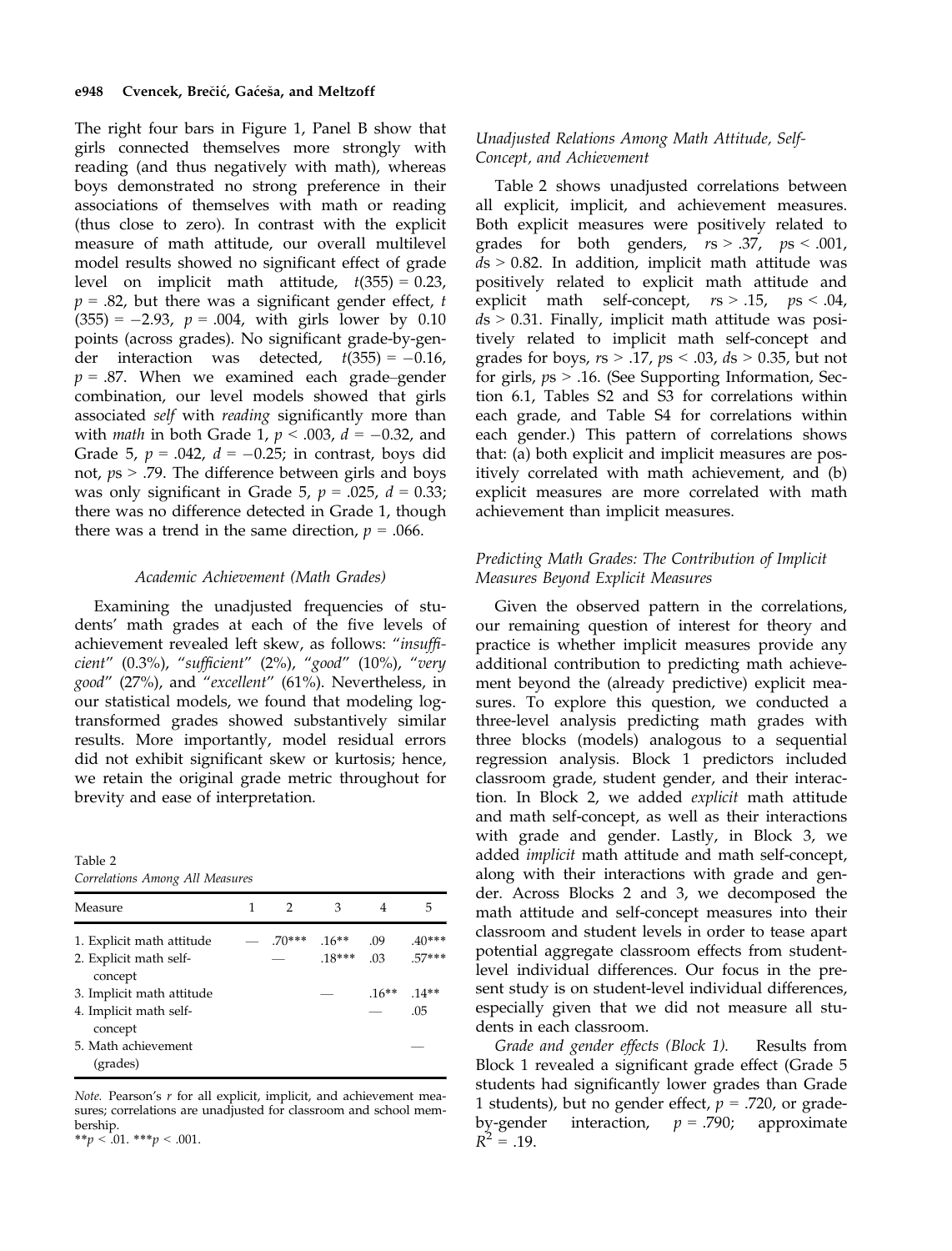Explicit effects (Block 2). The likelihood ratio test comparing Block 2 (explicit math attitude and self-concept predictors, and their interactions with grade and gender) with Block 1 (grade and gender effects) revealed a significantly better model fit with explicit measures added,  $\chi^2(16, N = 355) = 183.10$ ,  $p < .001$ ; approximate  $R^2 = .49$ . In other words, 30% more variance in math grades was explained by the explicit measures. Within this block, student math self-concept and its interaction with grade were uniquely positively related with grades (discussed below).

Implicit effects (Block 3). The likelihood ratio test comparing the contribution of Block 3 variables to the prediction of math grades above that of Blocks  $1-2$  was also significant,  $\gamma^2(16,$  $N = 355$ ) = 28.90,  $p = .025$ , indicating that implicit measures of math attitude and self-concept and their Grade Level  $\times$  Gender interactions contributed to the prediction of math grades above and beyond explicit effects alone; approximate  $R^2 = .52$ , showing that an additional 3% variance in grades was explained by the implicit measures. Combined, the explicit and implicit measures (and associated interactions) accounted for 33% of the variance in math grades, controlling for gender and grade level effects. Given that implicit measures were correlated with explicit measures, we endeavored to untangle the unique and shared contributions of each. To this end, we entered implicit measures as Block 2 (instead of Block 3) and found the approximate  $R^2 = .32$ , 13% more variance explained than Block 1. Taken together, 10% of the variance explained in math grades is shared by both implicit and explicit measure effects; explicit effects uniquely predict 20% of the variance in math grades and implicit effects uniquely predict 3%.

Individual predictor effects. Table 3 displays the fixed effects results for the final model with all predictors entered. As can be seen, grade level significantly negatively predicted math achievement, with Grade 5 students 0.19 points lower than average and 0.38 points lower than Grade 1 students, but there was no main effect of gender or Grade Level  $\times$  Gender interaction.

Within the explicit measures, student math attitude interacted with grade level and gender in a three-way interaction: follow-up tests showed that, within each Grade Level  $\times$  Gender Subgroup, explicit math attitude did not show any significant relation with math grades,  $ps > .05$ , although a trend was observed for Grade 1 girls' explicit math attitude to correlate positively with math grades,  $p = .077$ ,  $d = 0.23$ . As shown in Table 3, explicit (student-level) math self-concept had an overall positive relationship with math grades but also interacted with grade level. Follow-up tests of the interaction showed that it positively predicted math grades for Grade 5 students,  $p < .001$ ,  $d = 0.93$ , but not Grade 1 students,  $p = .304$ .

Within the *implicit* measures, there were significant interactions among math attitude and gender at both the classroom aggregate and individual student levels, as well as a significant interaction between classroom aggregate math self-concept and grade level. At the individual level (our focus for this study), students' implicit math attitude was positively predictive of math grades for boys,  $p = .010$ ,  $d = 0.21$ , but not girls,  $p = .204$  (see Figure 2).

#### Discussion

A new, child-friendly implicit measure of math attitudes was developed for use with children as young as Grade 1. This allowed us to uncover evidence that, by first grade, girls have already developed a strong implicit negativity about math  $(math = bad)$ , and that this implicit, unconscious negativity exists in the absence of gender differences in math achievement or explicit self-reports about math attitudes. The striking contrast between the direction of the implicit and explicit findings on attitude and self-concept measures (see Figure 1, Panels A vs. B) suggests an early emerging implicit–explicit dissociation in children, which mimics similar findings of implicit–explicit dissociations in adults (Greenwald et al., 2009) and raises important issues for developmental theory. We also found evidence that positive explicit math attitudes and self-concepts were associated with higher math achievement more strongly than corresponding implicit measures were. However, implicit measures did account for unique variance for boys.

# Early Acquisition of Implicit Negativity About Math in Young Girls

One central finding from the current work is that, as early as Grade 1, girls had significant negative implicit math attitudes, and boys did not. This is among the earliest demonstrations of a strongly negative attitude toward math by girls. We believe that there are two likely contributing factors to this early arising negativity. The first is math anxiety (which is held by certain adult role models) and the second is math–gender stereotypes (which are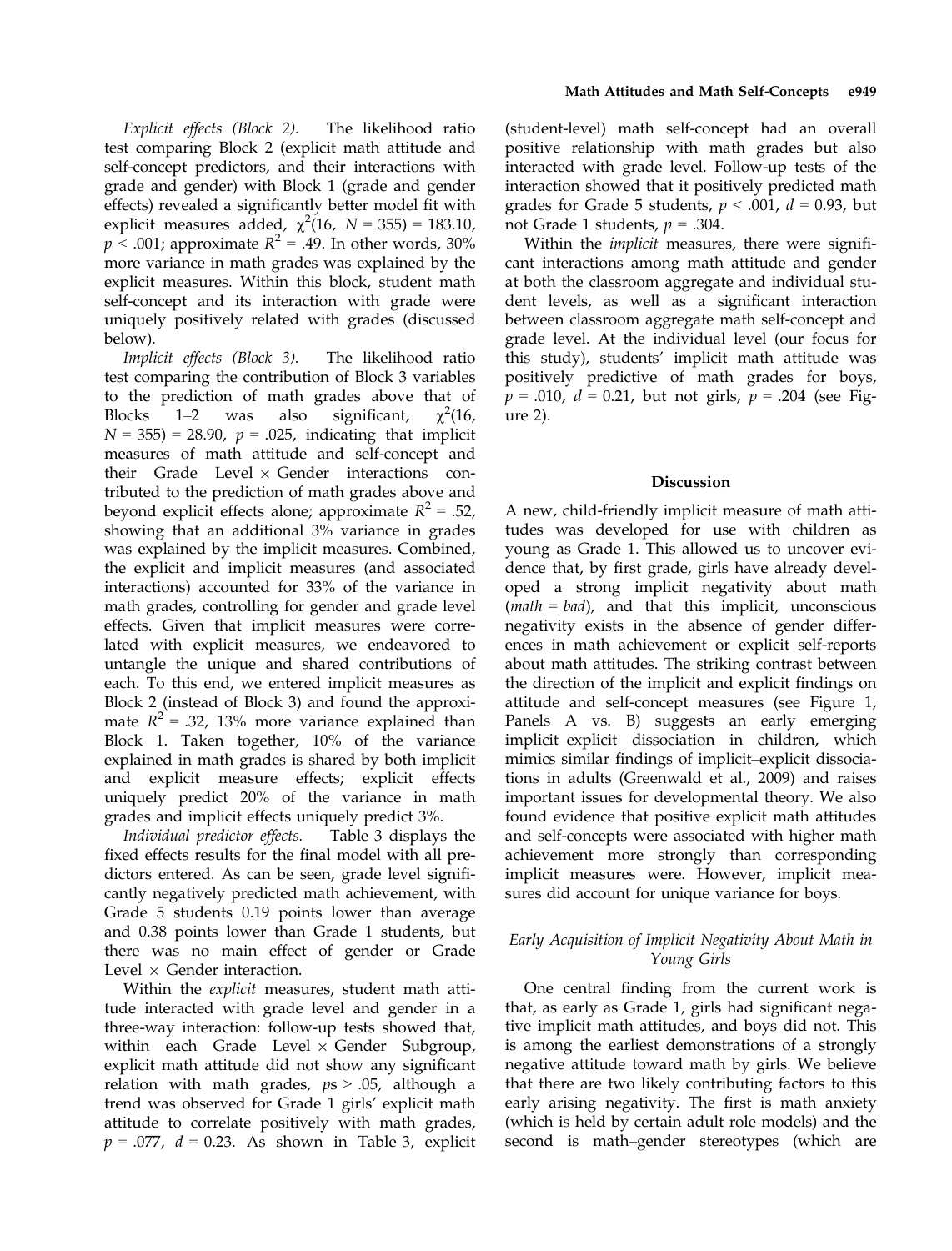#### e950 Cvencek, Brečić, Gaćeša, and Meltzoff

#### Table 3

Multilevel Model Fixed Effects Results Predicting Math Achievement (Grades)

| Fixed effects                                  | Coefficient | (SE)   | $\ddot{t}$ | (df)  | $\mathfrak p$ | d       |
|------------------------------------------------|-------------|--------|------------|-------|---------------|---------|
| Intercept (mean achievement)                   | 4.52        | (0.11) | 39.60      | (11)  | < .001        | 7.91    |
| Grade $(+1)$ = Grade 5, -1 = Grade 1)          | $-0.19$     | (0.06) | $-2.97$    | (235) | .003          | $-0.34$ |
| Gender (+1 = $\text{girl}, -1 = \text{boys}$ ) | $-0.03$     | (0.05) | $-0.63$    | (348) | .528          | $-0.05$ |
| Grade $\times$ Gender                          | 0.04        | (0.05) | 0.80       | (347) | .424          | 0.07    |
| Explicit measures                              |             |        |            |       |               |         |
| Classroom math attitude (Z)                    | 0.00        | (0.10) | $-0.01$    | (268) | .992          | 0.00    |
| Grade $\times$ Classroom MA                    | 0.01        | (0.08) | 0.17       | (348) | .862          | 0.03    |
| Gender × Classroom MA                          | $-0.07$     | (0.07) | $-1.02$    | (346) | .309          | $-0.13$ |
| Grade × Gender × Classroom MA                  | 0.04        | (0.07) | 0.61       | (348) | .541          | 0.08    |
| Student math attitude (Z)                      | 0.02        | (0.04) | 0.64       | (346) | .525          | 0.04    |
| Grade × Student MA                             | $-0.01$     | (0.04) | $-0.21$    | (346) | .833          | $-0.01$ |
| Gender $\times$ Student MA                     | $-0.01$     | (0.04) | $-0.25$    | (348) | .801          | $-0.02$ |
| Grade $\times$ Gender $\times$ Student MA      | $-0.08$     | (0.04) | $-2.12$    | (347) | .034          | $-0.14$ |
| Classroom math self-concept $(Z)$              | 0.12        | (0.08) | 1.57       | (327) | .119          | 0.22    |
| Grade × Classroom MSC                          | 0.14        | (0.07) | 1.92       | (345) | .056          | 0.24    |
| Gender $\times$ Classroom MSC                  | 0.08        | (0.06) | 1.22       | (346) | .224          | 0.14    |
| Grade × Gender × Classroom MSC                 | $-0.10$     | (0.06) | $-1.55$    | (347) | .123          | $-0.18$ |
| Student math self-concept (Z)                  | 0.31        | (0.04) | 8.11       | (346) | < .001        | 0.54    |
| Grade $\times$ Student MSC                     | 0.26        | (0.04) | 6.85       | (346) | < .001        | 0.46    |
| Gender $\times$ Student MSC                    | 0.06        | (0.04) | 1.47       | (349) | .141          | 0.10    |
| Grade $\times$ Gender $\times$ Student MSC     | 0.04        | (0.04) | 1.11       | (347) | .270          | 0.07    |
| Implicit measures                              |             |        |            |       |               |         |
| Classroom math attitude (Z)                    | $-0.03$     | (0.06) | $-0.43$    | (310) | .668          | $-0.04$ |
| Grade × Classroom MA                           | $-0.07$     | (0.06) | $-1.17$    | (314) | .244          | $-0.12$ |
| Gender × Classroom MA                          | 0.15        | (0.05) | 3.01       | (347) | .003          | 0.26    |
| Grade $\times$ Gender $\times$ Classroom MA    | $-0.03$     | (0.05) | $-0.62$    | (347) | .536          | $-0.05$ |
| Student math attitude (Z)                      | 0.04        | (0.03) | 1.33       | (346) | .186          | 0.07    |
| Grade × Student MA                             | 0.01        | (0.03) | 0.23       | (346) | .821          | 0.01    |
| Gender $\times$ Student MA                     | $-0.07$     | (0.03) | $-2.49$    | (348) | .013          | $-0.13$ |
| Grade × Gender × Student MA                    | 0.03        | (0.03) | 0.95       | (347) | .343          | 0.05    |
| Classroom math self-concept (Z)                | $-0.03$     | (0.06) | $-0.48$    | (351) | .630          | $-0.05$ |
| Grade × Classroom MSC                          | 0.14        | (0.06) | 2.49       | (353) | .013          | 0.24    |
| Gender × Classroom MSC                         | $-0.11$     | (0.05) | $-2.09$    | (349) | .037          | $-0.19$ |
| Grade $\times$ Gender $\times$ Classroom MSC   | 0.04        | (0.05) | 0.81       | (348) | .419          | 0.07    |
| Student math self-concept (Z)                  | 0.01        | (0.03) | 0.35       | (346) | .730          | 0.02    |
| Grade $\times$ Student MSC                     | 0.02        | (0.03) | 0.62       | (346) | .538          | 0.03    |
| Gender $\times$ Student MSC                    | 0.05        | (0.03) | 1.62       | (348) | .106          | 0.08    |
| Grade $\times$ Gender $\times$ Student MSC     | $-0.03$     | (0.03) | $-0.89$    | (347) | .372          | $-0.05$ |

*Note.* Bold font indicates  $p < .05$ .  $Z = z$ -score;  $MA =$  math attitude; MSC = math self-concept.

pervasive societal views about "who does math"). These have been previously demonstrated by Grade 2, respectively, by Beilock, Gunderson, Ramirez, and Levine (2010) and Cvencek et al. (2011).

One can distinguish negative math attitudes from the related construct of "math anxiety." Strictly speaking, one can have a negative math attitude without it rising to the level of math anxiety, which tends to involve more severe, sometimes uncontrollable negative emotional reactions in situations that involve numerical activities,

tension in testing situations, and autonomic reactions (Dowker, Sarkar, & Looi, 2016). It has been reported that there is a higher prevalence of math anxiety in adult women than in adult men (Ferguson, Maloney, Fugelsang, & Risko, 2015). Additionally, elementary-school children with higher math anxiety tend to have lower math achievement (Harari, Vukovic, & Bailey, 2013). Interestingly, research with elementary-school girls has shown that girls (especially) are susceptible to "catching" math anxiety from math-anxious female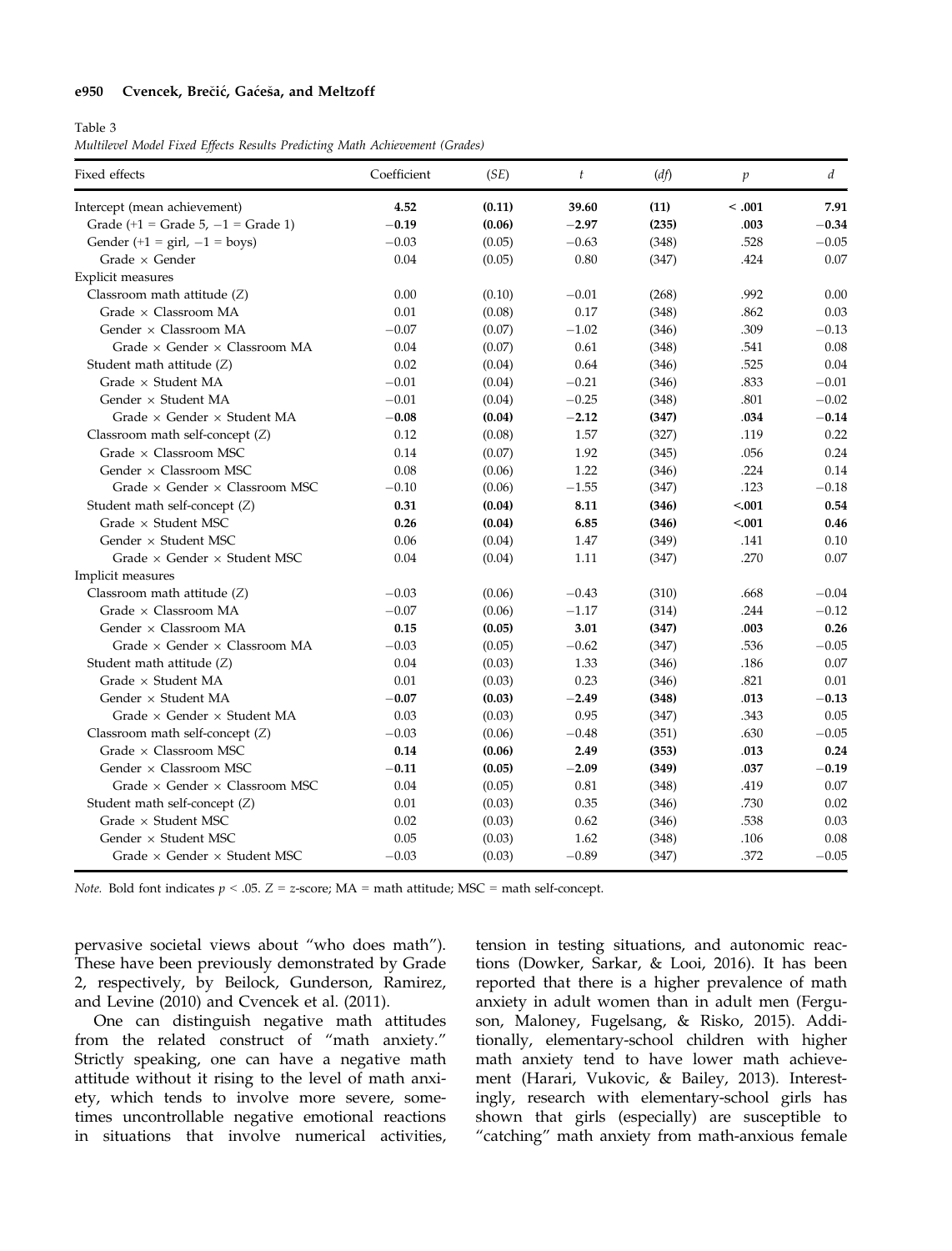

Figure 2. More positive student implicit math attitude relates to higher achievement (predicted math grades) in boys but not in girls. Bracket indicates significant slope. Error bars = model-estimated standard errors.  $*_{p} = .01$ .

teachers (Beilock et al., 2010). We thus conjecture that young girls could develop negative math attitudes ( $math = bad$ , as reported in the current work) through the teacher-to-student transfer of affect from math-anxious teachers (Casad, Hale, & Wachs, 2015).

Another possible contributor to girls, as early as Grade 1, having strongly negative attitudes toward math involves the societal stereotypes. In many countries, including Croatia, there is a prevalent math–gender stereotype among adults that associates math with males (Nosek et al., 2009). Adults' stereotypes are early sources of children's own beliefs about "who does math" (del Río, Strasser, Cvencek, Susperreguy, & Meltzoff, 2019; del Rıo et al., 2020; Tomasetto, Alparone, & Cadinu, 2011). If a girl registers the pervasive adult stereotypes about  $boys = math$ , she may develop her own stereotype that "girls don't do math" and begin to feel that she does not like math because math is not something that is done by other "like-me" individuals (Meltzoff, 2007). Our results with explicit measures are consistent with this speculation, but we did not directly assess stereotypes in this study. Future research should incorporate a more comprehensive battery of measures to elucidate the emergence of negativity toward math in young girls.

#### Math Attitudes and Math Self-Concepts e951

#### Differences in Implicit Versus Explicit Cognition

Given the growing attention to implicit attitudes in children, implicit–explicit dissociations are beginning to be documented in elementary school in a variety of domains (del Río et al., 2019; Dunham, Baron, & Banaji, 2006). This typically involves nonsignificant correlations between implicit and explicit measures of the same construct, such as measures of race attitudes (Baron & Banaji, 2006; Qian et al., 2016). This article adds to this literature by extending to the domain of math, and by finding different patterns of results with implicit and explicit measures. As shown in Figure 1, one would draw different conclusions if one were presented with only explicit data (Panel A) or only implicit data (Panel B).

We believe the early-arising dissociations between the implicit and explicit measures may be, in part, due to their different origins and development. The experiences a person has early in life have a particularly important role in shaping "automatic," implicit processing (DeHart et al., 2006). Although there is interindividual and cross-cultural variation, many adult women across the cultures tested to date show an implicit negativity toward math (math = bad; Nosek et al., 2002), and this is strongly the case in both the United States and Croatia. Here, those patterns were found on implicit measures as early as Grade 1. This suggests that the adult state (gender-linked negativity toward math) is evident on implicit measures before such differences emerge on explicit measures. We believe that children first form implicit attitudes about math via influence from the prevailing attitudes of adults in their culture, perhaps through implicit observational learning (Lee, Meltzoff, & Kuhl, 2020). These early-emerging, gender-linked implicit attitudes about math then form the groundwork for and guide the later development of explicit attitudes about math (see Baron & Banaji, 2006, for related reasoning about implicit racial attitudes).

### Implicit Attitudes Contribute Unique Variance to Math Achievement Beyond Explicit Attitudes for Boys

The current work also addresses issues relevant to the understanding of children's achievement. In line with previous work with explicit measures (Marsh & Ayotte, 2003; Wigfield et al., 1997), the measures of explicit math attitudes and explicit math self-concepts were (a) weakly correlated with each other, but (b) both were strongly related to math achievement (see Table 2). In the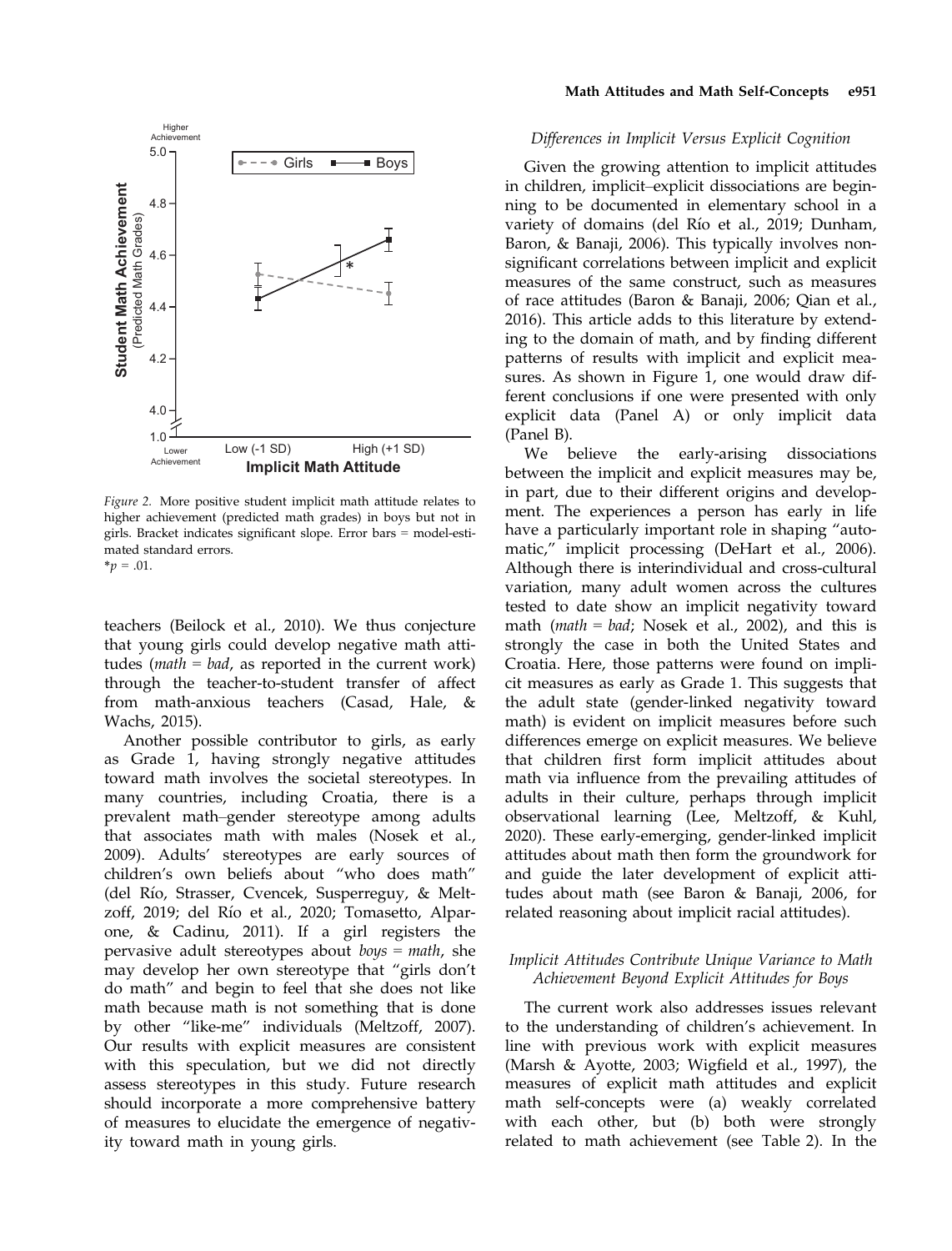case of implicit math attitudes, this relation was evident over and above the variance accounted for by explicit math attitudes in boys. The reason for this incremental effect in boys may lay in the fact that, in many cultures, boys are the positively stereotyped group when it comes to math, that is, math = male gender (Nosek et al., 2009). Research shows that when parents display implicit math– gender stereotypes, those stereotypes are evident earlier in their sons than in their daughters (del Rıo et al., 2019). Croatia still has STEM gender gaps, particularly in math-intensive technological and computer sciences. For example, 73% of PhD degrees awarded in technology in Croatia are awarded to males (Croatian Bureau of Statistics, 2018). Just as stereotypes may discourage young girls from developing positive attitudes and beliefs about math (see above), these same stereotypes may also serve to "buffer" young boys from developing negative attitudes about math, and indeed motivate them to engage in math-related activities more often (Martin, Ruble, & Szkrybalo, 2002; Master & Meltzoff, 2020). Because implicit attitudes involve simple memory links and are consistent with prevailing cultural stereotypes, they will be frequently rehearsed or reinstated in boys' minds. After repeated reinstatements, boys' implicit attitudes may become unconsciously connected with their own math efforts, behaviors, and achievement. For girls, this may not occur because pervasive cultural stereotypes work against the strengthening of these attitude–achievement connections.

A related finding involves the difference in effect sizes for the effect of attitudes compared to self-concept on math grades, perhaps indicating that implicit attitude is established earlier and present more strongly than students' math selfconcept is. This is also consistent with other research showing that implicit math self-concepts emerge relatively later in development (Grades 4– 5; Cvencek et al., 2014). From the perspective of developmental theory, we, therefore, regard it as more plausible that math attitudes have a stronger influence on math self-concepts than the reverse because it is relatively implausible that the weaker and less stable effect produces the stronger and more stable one. (This would also be consistent with our observation that the implicit math attitude measure showed higher internal consistency for both grades than the implicit math self-concept measure; see Table 1.) However, further longitudinal research is needed to pinpoint the causal pathway.

# Limitations

While this study has several notable strengths, the findings should be interpreted with several limitations in mind. First, the study utilized a cross-sectional design, which limits our ability to investigate causal relations among variables. Generally, longitudinal studies suggest that the relations between children's attitudes and beliefs and their actual achievement are bidirectional: Prior attitudes and beliefs affect subsequent achievement, and prior achievement affects subsequent attitudes and beliefs (Marsh & Craven, 2006). Longitudinal studies that incorporate designed interventions are the most powerful way of examining causal links in development, and this study was not designed to do this, though it provides data that are relevant to such designs in elementary school in the future.

Second, it has been suggested that attitudes and self-concepts about math may engender different types of math-related outcomes (Arens et al., 2011). Self-concepts are reported to influence immediate outcomes (e.g., actual performance on a test), whereas attitudes are believed to be more strongly related to long-term educational choices (e.g., course enrollment and future aspirations). Future studies could use our measures and additionally include a broader scope of achievement indicators within the same study to examine both immediate (school grades, standardized test results), as well as longterm outcomes (future interest, career aspirations).

Third, a fuller battery might be desirable (although we already measured four constructs plus achievement). This battery might require multiple test sessions with each child, but it could involve a combination of several implicit and explicit measures. For example, one could combine the currently used Child IAT with a Draw-A-Scientist Task (Miller, Nolla, Eagly, & Uttal, 2018) or the Affective Misattribution Procedure (Williams, Steele, & Lipman, 2016), both of which have been used as early as elementary school. Similarly, qualitative approaches grounded in student interviews (Di Martino & Zan, 2010) or explicit questionnaires such as the SDQ (Marsh & Craven, 2006) also have a history of productive use in the assessment of attitudes and self-concepts.

Fourth, the study was conducted in Croatia, and further tests will be needed to check whether the results generalize beyond the culture tested. To date, the lion's share of publications on children's math beliefs and attitudes have been done on U.S. samples, and the call for extending studies of child development in other cultures outside the United States is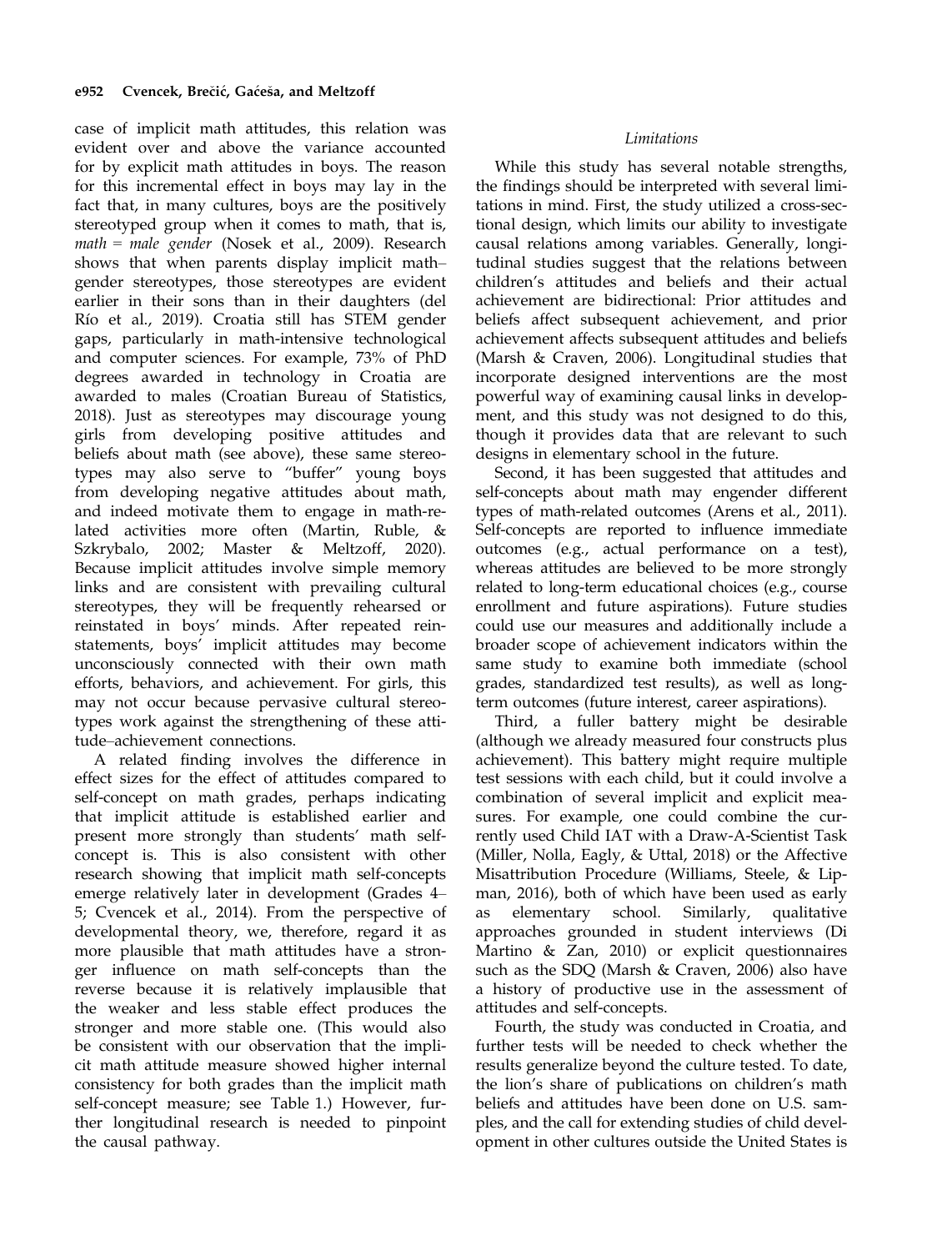increasing. We have fulfilled this aim here, but testing outside the United States raises the reciprocal issue of whether the Croatian results would generalize to the United States. The present data provide results from a country that has the advantage of a standardized grading system, and we fully acknowledge that it would be beneficial to replicate this study in other cultures (including in the United States), and particularly other countries that show different patterns of adult beliefs and attitudes about gender and math (del Rıo et al., 2019).

Fifth, the foregoing discussion about children's developing implicit math attitudes and implicit math self-concepts has been phrased in terms of mathematics. We acknowledge, however, that it is possible that the results reported here could, at least in part, be due to the positivity of girls about reading (rather than just their negativity about math). Given the relative nature of the Child IAT measures, it is difficult to untangle whether girls have generally negative attitudes about math, generally positive attitudes about reading, or relatively more positive attitudes about reading compared to math. Measurement of single-category attitudes may require using a different measurement tool designed for such purposes.

#### Conclusion

How children feel and what they think about math is related to their math achievement during elementary school. As early as Grade 1, girls have developed an implicit negativity about math, even in the absence of gender differences in math achievement or self-reported (explicit) positivity about math. While the explicit math attitude and self-concept measures uniquely explained 20% of math achievement variance, the implicit measures explained an additional 3%. Furthermore, for boys, differences in the implicit measure of math attitude were predictive of math grades. Implicit attitudes may be acquired rapidly, effortlessly, and without explicit instruction. Such early-emerging implicit attitudes may not only form the groundwork for the development of explicit attitudes, but may also serve as a foundation for interests (where students spend time), choices (what classes and clubs they join), learning, and their emerging implicit and explicit sense of identity.

### References

Adelson, J., & McCoach, D. B. (2011). Development and psychometric properties of the Math and Me survey:

Measuring third through sixth graders' enjoyment of mathematics. Measurement and Evaluation in Counseling and Development, 44, 225–247. [https://doi.org/10.1177/](https://doi.org/10.1177/0748175611418522) [0748175611418522](https://doi.org/10.1177/0748175611418522)

- Arens, A. K., Marsh, H. W., Pekrun, R., Lichtenfeld, S., Murayama, K., & vom Hofe, R. (2017). Math self-concept, grades, and achievement test scores: Long-term reciprocal effects across five waves and three achievement tracks. Journal of Educational Psychology, 109, 621– 634.<https://doi.org/10.1037/edu0000163>
- Arens, A. K., Yeung, A. S., Craven, R. G., & Hasselhorn, M. (2011). The twofold multidimensionality of academic self-concept: Domain specificity and separation between competence and affect components. Journal of Educational Psychology, 103, 970–981. [https://doi.org/](https://doi.org/10.1037/a0025047) [10.1037/a0025047](https://doi.org/10.1037/a0025047)
- Baron, A. S., & Banaji, M. R. (2006). The development or implicit attitudes: Evidence of race evaluations from ages 6 and 10 and adulthood. Psychological Science, 17, 53–58. [https://doi.org/10.1111/j.1467-9280.](https://doi.org/10.1111/j.1467-9280.2005.01664.x) [2005.01664.x](https://doi.org/10.1111/j.1467-9280.2005.01664.x)
- Bates, D., Mäechler, M., Bolker, B., & Walker, S. (2015). Fitting linear mixed-effects models using lme4. Journal of Statistical Software, 67, 1–48. [https://doi.org/10.](https://doi.org/10.18637/jss.v067.i01) [18637/jss.v067.i01](https://doi.org/10.18637/jss.v067.i01)
- Beilock, S. L., Gunderson, E. A., Ramirez, G., & Levine, S. C. (2010). Female teachers' math anxiety affects girls' math achievement. Proceedings of the National Academy of Sciences of the United States of America, 107, 1860– 1863.<https://doi.org/10.1073/pnas.0910967107>
- Bong, M., & Skaalvik, E. M. (2003). Academic self-concept and self-efficacy: How different are they really? Educational Psychology Review, 15, 1–40. [https://doi.org/10.](https://doi.org/10.1023/A:1021302408382) [1023/A:1021302408382](https://doi.org/10.1023/A:1021302408382)
- Busljeta, R., & Kardum, M. (2019). "School for Life"— Theoretical background and analysis of Croatian reform in school education. European Journal of Social Science Education and Research, 6, 39–47. [https://doi.](https://doi.org/10.26417/ejser.v6i2.p39-47) [org/10.26417/ejser.v6i2.p39-47](https://doi.org/10.26417/ejser.v6i2.p39-47)
- Casad, B. J., Hale, P., & Wachs, F. L. (2015). Parent–child math anxiety and math-gender stereotypes predict adolescents' math education outcomes. Frontiers in Psychology, 6, 1597.<https://doi.org/10.3389/fpsyg.2015.01597>
- Ceci, S. J., Ginther, D. K., Kahn, S., & Williams, W. M. (2014). Women in academic science: A changing landscape. Psychological Science in the Public Interest, 15, 75– 141.<https://doi.org/10.1177/1529100614541236>
- Croatian Bureau of Statistics. (2018). Women and Men in Croatia, 2018. Zagreb, Croatia: Author. Retrieved from <https://dzs.hr>
- Cvencek, D., Greenwald, A. G., & Meltzoff, A. N. (2016). Implicit measures for preschool children confirm selfesteem's role in maintaining a balanced identity. Journal of Experimental Social Psychology, 62, 50–57. [https://doi.](https://doi.org/10.1016/j.jesp.2015.09.015) [org/10.1016/j.jesp.2015.09.015](https://doi.org/10.1016/j.jesp.2015.09.015)
- Cvencek, D., Kapur, M., & Meltzoff, A. N. (2015). Math achievement, stereotypes, and math self-concepts among elementary-school students in Singapore.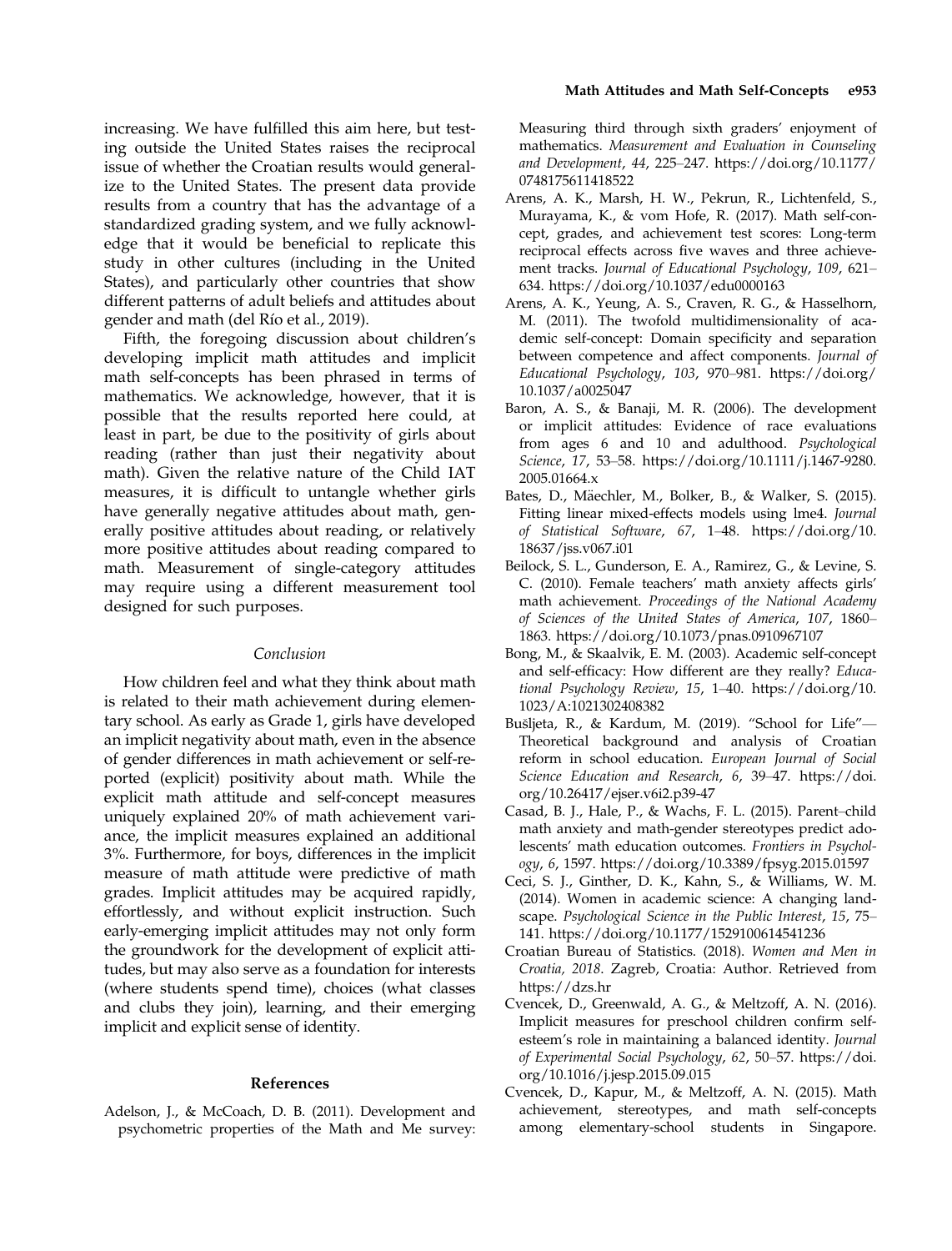Learning and Instruction, 39, 1–10. [https://doi.org/10.](https://doi.org/10.1016/j.learninstruc.2015.04.002) [1016/j.learninstruc.2015.04.002](https://doi.org/10.1016/j.learninstruc.2015.04.002)

- Cvencek, D., Meltzoff, A. N., & Greenwald, A. G. (2011). Math–gender stereotypes in elementary school children. Child Development, 82, 776–779. [https://doi.org/10.](https://doi.org/10.1111/j.1467-8624.2010.01529.x) [1111/j.1467-8624.2010.01529.x](https://doi.org/10.1111/j.1467-8624.2010.01529.x)
- Cvencek, D., Meltzoff, A. N., & Kapur, M. (2014). Cognitive consistency and math-gender stereotypes in Singaporean children. Journal of Experimental Child Psychology, 117, 73–91. [https://doi.org/10.1016/j.jecp.](https://doi.org/10.1016/j.jecp.2013.07.018) [2013.07.018](https://doi.org/10.1016/j.jecp.2013.07.018)
- Cvencek, D., Paz-Albo, J., Master, A., Herranz Llácer, C. V., Hervás-Escobar, A., & Meltzoff, A. N. (2020). Math is for me: A field intervention to strengthen math selfconcepts in Spanish-speaking 3rd grade children. Frontiers in Psychology, 11, 593995. [https://doi.org/10.3389/](https://doi.org/10.3389/fpsyg.2020.593995) [fpsyg.2020.593995](https://doi.org/10.3389/fpsyg.2020.593995)
- DeHart, T., Pelham, B. W., & Tennen, H. (2006). What lies beneath: Parenting style and implicit self-esteem. Journal of Experimental Social Psychology, 42, 1–17. [https://](https://doi.org/10.1016/j.jesp.2004.12.005) [doi.org/10.1016/j.jesp.2004.12.005](https://doi.org/10.1016/j.jesp.2004.12.005)
- del Río, M. F., Strasser, K., Cvencek, D., Susperreguy, M. I., & Meltzoff, A. N. (2019). Chilean kindergarten children's beliefs about mathematics: Family matters. Developmental Psychology, 55, 687–702. [https://doi.org/](https://doi.org/10.1037/dev0000658) [10.1037/dev0000658](https://doi.org/10.1037/dev0000658)
- del Río, M. F., Susperreguy, M. I., Strasser, K., Cvencek, D., Iturra, C., Gallardo, I., & Meltzoff, A. N. (2020). Early sources of children's math achievement in Chile: The role of parental beliefs and feelings about math. Early Education and Development. [https://doi.org/10.](https://doi.org/10.1080/10409289.2020.1799617) [1080/10409289.2020.1799617](https://doi.org/10.1080/10409289.2020.1799617)
- Di Martino, P., & Zan, R. (2010). 'Me and maths': Towards a definition of attitude grounded on students' narratives. Journal of Mathematics Teacher Education, 13, 27–48.<https://doi.org/10.1007/s10857-009-9134-z>
- Dowker, A., Sarkar, A., & Looi, C. Y. (2016). Mathematics anxiety: What have we learned in 60 years? Frontiers in Psychology, 7, 508. [https://doi.org/10.3389/fpsyg.2016.](https://doi.org/10.3389/fpsyg.2016.00508) [00508](https://doi.org/10.3389/fpsyg.2016.00508)
- Dunham, Y., Baron, A. S., & Banaji, M. R. (2006). From American city to Japanese village: A cross-cultural investigation of implicit race attitudes. Child Development, 77, 1268–1281. [https://doi.org/10.1111/j.1467-](https://doi.org/10.1111/j.1467-8624.2006.00933.x) [8624.2006.00933.x](https://doi.org/10.1111/j.1467-8624.2006.00933.x)
- Eccles, J. S., & Wigfield, A. (2020). From expectancy-value theory to situated expectancy-value theory: A developmental, social cognitive, and sociocultural perspective on motivation. Contemporary Educational Psychology, 61, 101859.<https://doi.org/10.1016/j.cedpsych.2020.101859>
- Else-Quest, N. M., Hyde, J. S., & Linn, M. C. (2010). Cross-national patterns of gender differences in mathematics: A meta-analysis. Psychological Bulletin, 136, 103– 127.<https://doi.org/10.1037/a0018053>
- Fazio, R. H., & Olson, M. A. (2003). Implicit measures in social cognition research: Their meaning and uses. Annual Review of Psychology, 54, 297–327. [https://doi.](https://doi.org/10.1146/annurev.psych.54.101601.145225) [org/10.1146/annurev.psych.54.101601.145225](https://doi.org/10.1146/annurev.psych.54.101601.145225)
- Ferguson, A. M., Maloney, E. A., Fugelsang, J., & Risko, E. F. (2015). On the relation between math and spatial ability: The case of math anxiety. Learning and Individual Differences, 39, 1–12. [https://doi.org/10.1016/j.lind](https://doi.org/10.1016/j.lindif.2015.02.007) [if.2015.02.007](https://doi.org/10.1016/j.lindif.2015.02.007)
- Ganley, C. M., & Vasilyeva, M. (2011). Sex differences in the relation between math performance, spatial skills, and attitudes. Journal of Applied Developmental Psychology, 32, 235–242. [https://doi.org/10.1016/j.appdev.](https://doi.org/10.1016/j.appdev.2011.04.001) [2011.04.001](https://doi.org/10.1016/j.appdev.2011.04.001)
- Greenwald, A. G., & Banaji, M. R. (2017). The implicit revolution: Reconceiving the relation between conscious and unconscious. American Psychologist, 72, 861–871. <https://doi.org/10.1037/amp0000238>
- Greenwald, A. G., Nosek, B. A., & Banaji, M. R. (2003). Understanding and using the Implicit Association Test: I. An improved scoring algorithm. Journal of Personality and Social Psychology, 85, 197–216. [https://doi.org/10.](https://doi.org/10.1037/0022-3514.85.2.197) [1037/0022-3514.85.2.197](https://doi.org/10.1037/0022-3514.85.2.197)
- Greenwald, A. G., Poehlman, T. A., Uhlmann, E. L., & Banaji, M. R. (2009). Understanding and using the Implicit Association Test: III. Meta-analysis of predictive validity. Journal of Personality and Social Psychology, 97, 17–41.<https://doi.org/10.1037/a0015575>
- Gunderson, E. A., Ramirez, G., Levine, S. C., & Beilock, S. L. (2012). The role of parents and teachers in the development of gender-related math attitudes. Sex Roles, 66, 153–166. [https://doi.org/10.1007/s11199-011-](https://doi.org/10.1007/s11199-011-9996-2) [9996-2](https://doi.org/10.1007/s11199-011-9996-2)
- Haladyna, T., Shaughnessy, J., & Shaughnessy, J. M. (1983). A causal analysis of attitude toward mathematics. Journal for Research in Mathematics Education, 14, 19– 29.<https://doi.org/10.2307/748794>
- Hamaker, E. L., & Muthén, B. (2020). The fixed versus random effects debate and how it relates to centering in multilevel modeling. Psychological Methods, 25, 365– 379.<https://doi.org/10.1037/met0000239>
- Harari, R. R., Vukovic, R. K., & Bailey, S. P. (2013). Mathematics anxiety in young children: An exploratory study. Journal of Experimental Education, 81, 538–555. <https://doi.org/10.1080/00220973.2012.727888>
- Harter, S. (1982). The perceived competence scale for children. Child Development, 53, 87–97. [https://doi.org/10.](https://doi.org/10.2307/1129640) [2307/1129640](https://doi.org/10.2307/1129640)
- Hyde, J. S., Fennema, E., Ryan, M., Frost, L. A., & Hopp, C. (1990). Gender comparisons of mathematics attitudes and affect: A meta-analysis. Psychology of Women Quarterly, 14, 299–324. [https://doi.org/10.1111/j.1471-6402.](https://doi.org/10.1111/j.1471-6402.1990.tb00022.x) [1990.tb00022.x](https://doi.org/10.1111/j.1471-6402.1990.tb00022.x)
- Kahneman, D. (2011). Thinking, fast and slow. New York, NY: Farrar, Straus and Giroux.
- Kim, L. E., & Burić, I. (2020). Teacher self-efficacy and burnout: Determining the directions of prediction through an autoregressive cross-lagged panel model. Journal of Educational Psychology, 112, 1661–1676. <https://doi.org/10.1037/edu0000424>
- Kuncel, N. R., Credé, M., & Thomas, L. L. (2005). The validity of self-reported grade point averages, class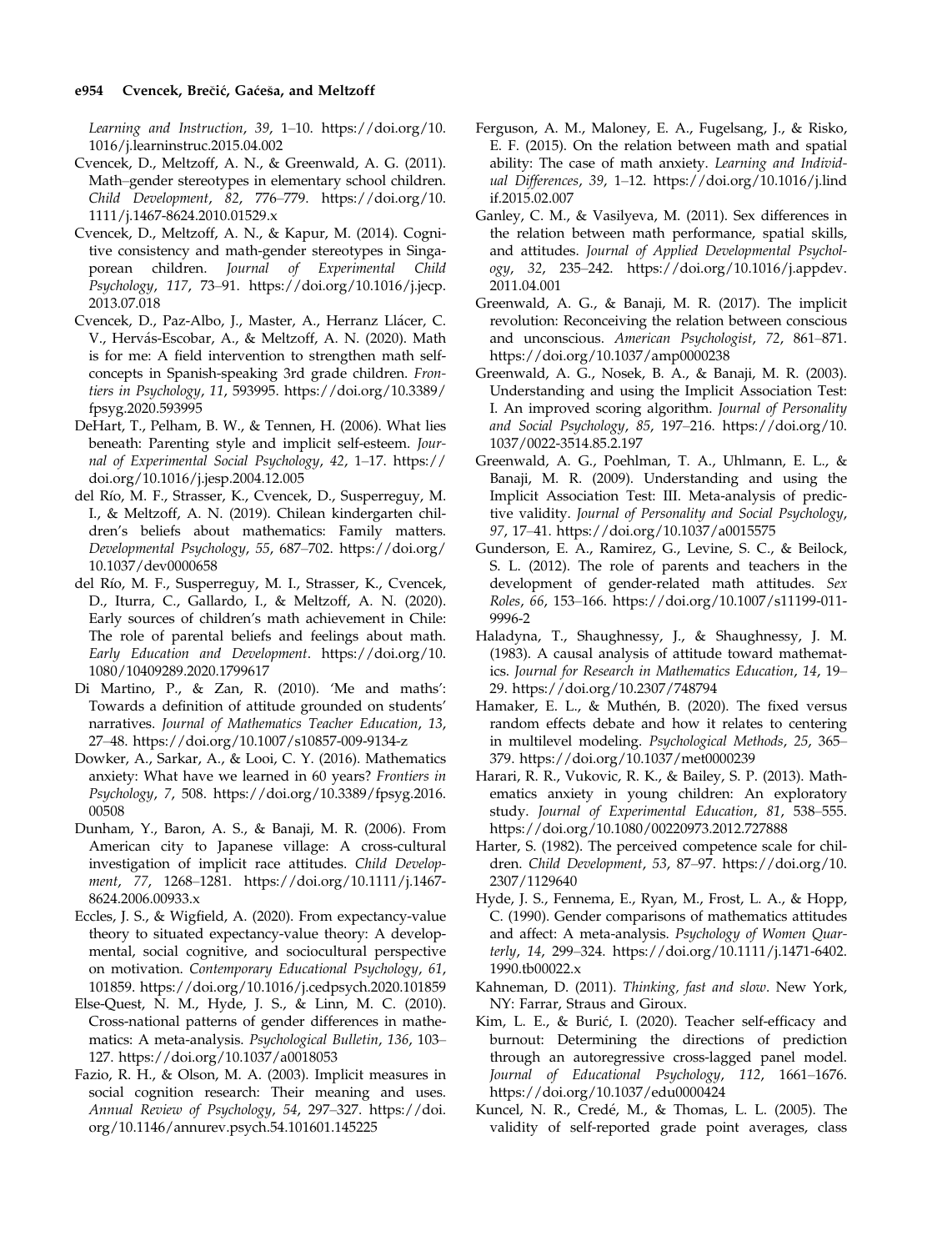ranks, and test scores: A meta-analysis and review of the literature. Review of Educational Research, 75, 63–82. <https://doi.org/10.3102/00346543075001063>

- Kuznetsova, A., Brockhoff, P. B., & Christensen, R. H. B. (2017). lmerTest package: Tests in linear mixed effects models. Journal of Statistical Software, 82, 1–26. [https://](https://doi.org/10.18637/jss.v082.i13) [doi.org/10.18637/jss.v082.i13](https://doi.org/10.18637/jss.v082.i13)
- Lee, C. D., Meltzoff, A. N., & Kuhl, P. K. (2020). The braid of human learning and development: Neurophysiological processes and participation in cultural practices. In N. S. Nasir, C. D. Lee, R. Pea, & M. K. de Royston (Eds.), Handbook of the cultural foundations of learning (pp. 24–43). New York, NY: Routledge.
- Lindberg, S. M., Hyde, J. S., Petersen, J. L., & Linn, M. C. (2010). New trends in gender and mathematics performance: A meta-analysis. Psychological Bulletin, 136, 1123–1135.<https://doi.org/10.1037/a0021276>
- Marsh, H. W. (1990). Self-Description Questionnaire I (SDQ I). Macarthur, NSW: University of Western Sydney.
- Marsh, H. W., & Ayotte, V. (2003). Do multiple dimensions of self-concept become more differentiated with age? The differential distinctiveness hypothesis. Journal of Educational Psychology, 95, 687–706. [https://doi.org/](https://doi.org/10.1037/0022-0663.95.4.687) [10.1037/0022-0663.95.4.687](https://doi.org/10.1037/0022-0663.95.4.687)
- Marsh, H. W., & Craven, R. (2006). Reciprocal effects of self-concept and performance from a multidimensional perspective: Beyond seductive pleasure and unidimensional perspectives. Perspectives on Psychological Science, 1, 133–163. [https://doi.org/10.1111/j.1745-6916.2006.](https://doi.org/10.1111/j.1745-6916.2006.00010.x) [00010.x](https://doi.org/10.1111/j.1745-6916.2006.00010.x)
- Marsh, H. W., Trautwein, U., Lüdtke, O., Köller, O., & Baumert, J. (2005). Academic self-concept, interest, grades and standardized test scores: Reciprocal effects models of causal ordering. Child Development, 76, 397– 416.<https://doi.org/10.1111/j.1467-8624.2005.00853.x>
- Martin, C. L., Ruble, D. N., & Szkrybalo, J. (2002). Cognitive theories of early gender development. Psychological Bulletin, 128, 903–933. [https://doi.org/10.1037/0033-](https://doi.org/10.1037/0033-2909.128.6.903) [2909.128.6.903](https://doi.org/10.1037/0033-2909.128.6.903)
- Martin, M. O., Mullis, I. V. S., Hooper, M., Yin, L., Foy, P., & Palazzo, L. (2016). Creating and interpreting the TIMSS 2015 context questionnaire scales. In M. O. Martin, I. V. S. Mullis, & M. Hooper (Eds.), Methods and procedures in TIMSS 2015 (pp. 15.1–15.312). Chestnut Hill, MA: IEA.
- Master, A., & Meltzoff, A. N. (2020). Cultural stereotypes and sense of belonging contribute to gender gaps in STEM. International Journal of Gender, Science, and Technology, 12, 152–198. Retrieved from [http://genderandse](http://genderandset.open.ac.uk/index.php/genderandset) [t.open.ac.uk/index.php/genderandset.](http://genderandset.open.ac.uk/index.php/genderandset)
- McMillan, J. H., Myran, S., & Workman, D. (2002). Elementary teachers' classroom assessment and grading practices. The Journal of Educational Research, 95, 203– 213.<https://doi.org/10.1080/00220670209596593>
- Meltzoff, A. N. (2007). 'Like me': A foundation for social cognition. Developmental Science, 10, 126–134. [https://](https://doi.org/10.1111/j.1467-7687.2007.00574.x) [doi.org/10.1111/j.1467-7687.2007.00574.x](https://doi.org/10.1111/j.1467-7687.2007.00574.x)
- Metsäpelto, R.-L., Zimmermann, F., Pakarinen, E., Poikkeus, A.-M., & Lerkkanen, M.-K. (2020). School grades as predictors of self-esteem and changes in internalizing problems: A longitudinal study from fourth through seventh grade. Learning and Individual Differences, 77, 101807.<https://doi.org/10.1016/j.lindif.2019.101807>
- Miller, D. I., Nolla, K. M., Eagly, A. H., & Uttal, D. H. (2018). The development of children's gender-science stereotypes: A meta-analysis of 5 decades of US Draw-A-Scientist studies. Child Development, 89, 1943–1955. <https://doi.org/10.1111/cdev.13039>
- Nielsen, M., Haun, D., Kärtner, J., & Legare, C. H. (2017). The persistent sampling bias in developmental psychology: A call to action. Journal of Experimental Child Psychology, 162, 31–38. [https://doi.org/10.1016/j.jecp.2017.](https://doi.org/10.1016/j.jecp.2017.04.017) [04.017](https://doi.org/10.1016/j.jecp.2017.04.017)
- Nosek, B. A., Banaji, M. R., & Greenwald, A. G. (2002). Math = male, me = female, therefore math  $\neq$  me. Journal of Personality and Social Psychology, 83, 44–59. <https://doi.org/10.1037/0022-3514.83.1.44>
- Nosek, B. A., Smyth, F. L., Sriram, N., Lindner, N. M., Devos, T., Ayala, A., . . . Greenwald, A. G. (2009). National differences in gender–science stereotypes predict national sex differences in science and math achievement. Proceedings of the National Academy of Sciences of the United States of America, 106, 10593– 10597.<https://doi.org/10.1073/pnas.0809921106>
- Organization for Economic Co-operation and Development (OECD). (2012a). PISA 2012 technical report. Paris, France: Author.
- Organization for Economic Co-operation and Development (OECD). (2012b). Student questionnaire—Form B. Paris, France: Author.
- Qian, M. K., Heyman, G. D., Quinn, P. C., Messi, F. A., Fu, G., & Lee, K. (2016). Implicit racial biases in preschool children and adults from Asia and Africa. Child Development, 87, 285–296. [https://doi.org/10.1111/cde](https://doi.org/10.1111/cdev.12442) [v.12442](https://doi.org/10.1111/cdev.12442)
- Steffens, M. C., Jelenec, P., & Noack, P. (2010). On the leaky math pipeline: Comparing implicit math-gender stereotypes and math withdrawal in female and male children and adolescents. Journal of Educational Psychology, 102, 947–963.<https://doi.org/10.1037/a0019920>
- TIMSS and PIRLS International Study Center. (2014). Student questionnaire: Grade 4. Chestnut Hill, MA: IEA.
- Tomasetto, C., Alparone, F. R., & Cadinu, M. (2011). Girls' math performance under stereotype threat: The moderating role of mothers' gender stereotypes. Developmental Psychology, 47, 943–949. [https://doi.org/10.](https://doi.org/10.1037/a0024047) [1037/a0024047](https://doi.org/10.1037/a0024047)
- United Nations Educational, Scientific and Cultural Organization (UNESCO). (2015). UNESCO science report: Towards 2030. Paris, France: Author.
- Vandecandelaere, M., Speybroeck, S., Vanlaar, G., De Fraine, B., & Van Damme, J. (2012). Learning environment and students' mathematics attitude. Studies in Educational Evaluation, 38, 107–120. [https://doi.org/10.](https://doi.org/10.1016/j.stueduc.2012.09.001) [1016/j.stueduc.2012.09.001](https://doi.org/10.1016/j.stueduc.2012.09.001)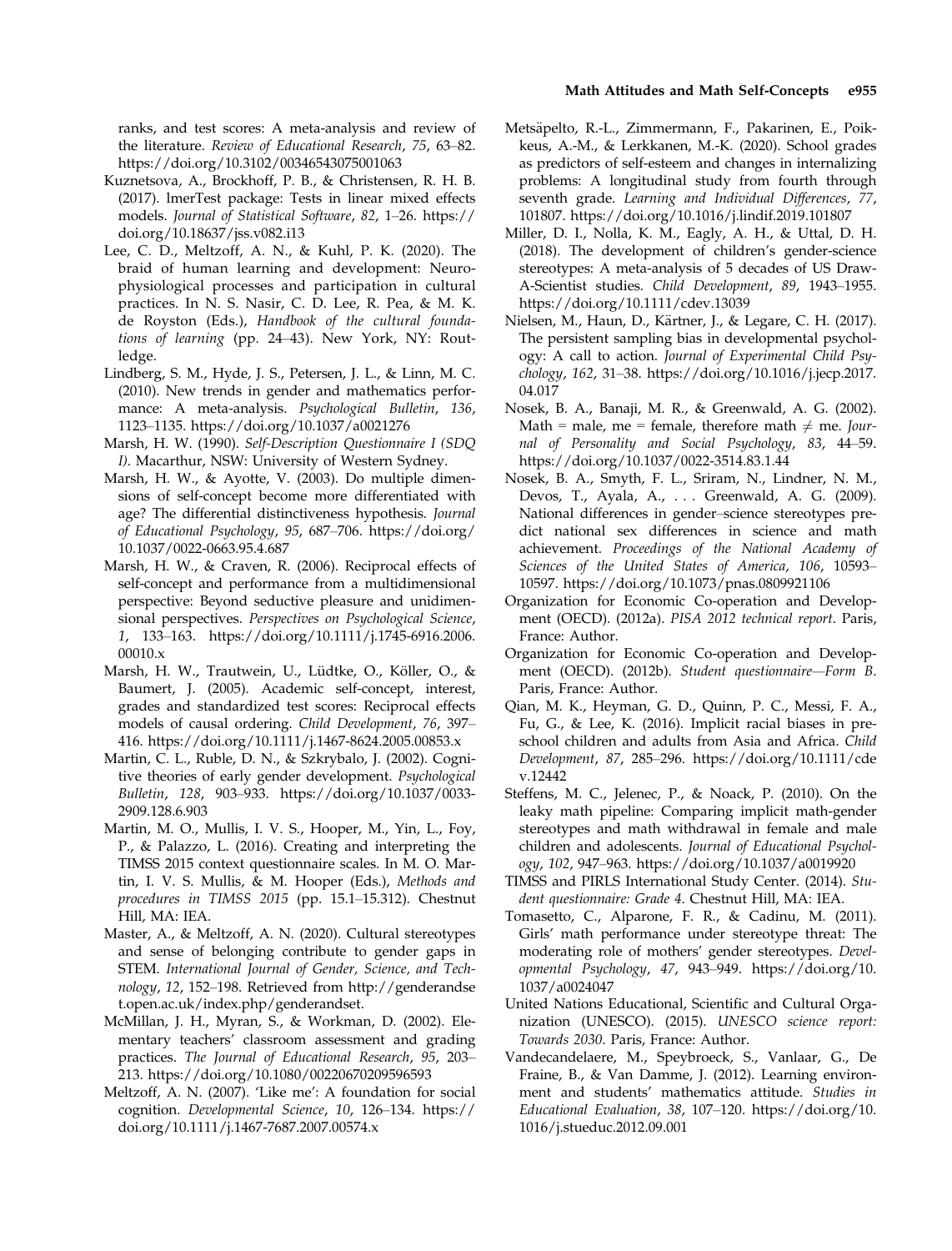#### e956 Cvencek, Brečić, Gaćeša, and Meltzoff

- Wang, Z., Fong, F. T. K., & Meltzoff, A. N. (2020). Enhancing same-gender imitation by highlighting gender norms in Chinese pre-school children. British Journal of Developmental Psychology. [https://doi.org/10.](https://doi.org/10.1111/bjdp.12356) [1111/bjdp.12356](https://doi.org/10.1111/bjdp.12356)
- Wigfield, A., Eccles, J. S., Yoon, K. S., Harold, R. D., Arbreton, A., Freedman-Doan, K., & Blumenfeld, P. C. (1997). Change in children's competence beliefs and subjective task values across the elementary school years: A three-year study. Journal of Educational Psychology, 89, 451–469. [https://doi.org/10.1037/0022-0663.89.](https://doi.org/10.1037/0022-0663.89.3.451) [3.451](https://doi.org/10.1037/0022-0663.89.3.451)
- Williams, A., Steele, J. R., & Lipman, C. (2016). Assessing children's implicit attitudes using the affective misattribution procedure. Journal of Cognition and Development, 17, 505–525. [https://doi.org/10.1080/15248372.2015.](https://doi.org/10.1080/15248372.2015.1061527) [1061527](https://doi.org/10.1080/15248372.2015.1061527)

### Supporting Information

Additional supporting information may be found in the online version of this article at the publisher's website:

Appendix S1. Items for Explicit Questionnaires

Appendix S2. Child IAT Stimuli

Appendix S3. Counterbalancing

Appendix S4. Construct Validity and Predictive Validity

Appendix S5. More Detailed Examination of Group-Level Neutral Math Attitudes in Boys

Appendix S6. Supplemental Correlational Results Appendix S7. Supplemental References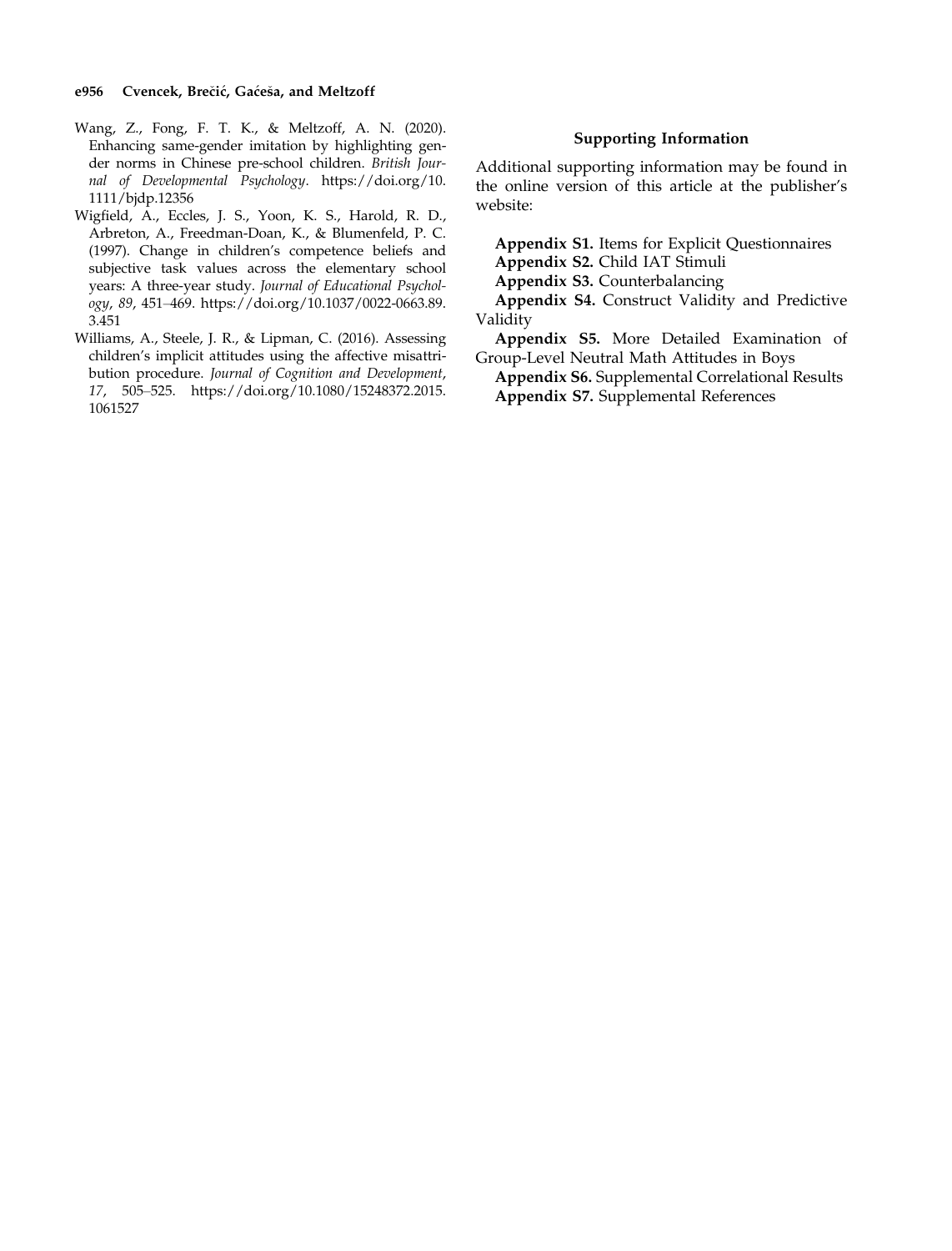# **Supporting Information for**

"Development of Math Attitudes and Math Self-Concepts: Gender Differences, Implicit–Explicit Dissociations, and Relation to Math Achievement"

# **1. Items for Explicit Questionnaires**

*1.1. Explicit Math Attitude.* Items from the "Students Like Learning Mathematics, 4th Grade" survey from the TIMSS 2015 student questionnaire (TIMSS and PIRLS International Study Center, 2014).

|              |                                              | Agree | Agree    | Disagree | Disagree |
|--------------|----------------------------------------------|-------|----------|----------|----------|
| Item         |                                              | a lot | a little | a little | a lot    |
|              | I enjoy learning mathematics.                |       |          |          |          |
|              | I wish I did not have to study mathematics.  |       |          |          |          |
| 3            | Mathematics is boring.                       |       |          |          |          |
| 4            | I learn many interesting things in           |       |          |          |          |
|              | mathematics.                                 |       |          |          |          |
|              | I like mathematics.                          |       |          |          |          |
| <sub>b</sub> | I like any schoolwork that involves numbers. |       |          |          |          |
|              | I like to solve mathematics problems.        |       |          |          |          |
| 8            | I look forward to mathematics lessons.       |       |          |          |          |
| 9            | Mathematics is one of my favorite subjects.  |       |          |          |          |

*1.2. Explicit Math Self-Concept.* Items from the "Mathematics Self-Concept (SCMAT)" survey from the PISA 2012 student questionnaire (OECD, 2012).

|                |                                         | Strongly |       |          | Strongly |
|----------------|-----------------------------------------|----------|-------|----------|----------|
| Item           |                                         | agree    | Agree | Disagree | disagree |
|                | I am just not good at mathematics.      |          |       |          |          |
|                | I get good grades in mathematics.       |          |       |          |          |
|                | I learn mathematics quickly.            |          |       |          |          |
| $\overline{4}$ | I have always believed that mathematics |          |       |          |          |
|                | is one of my best subjects.             |          |       |          |          |
|                | In my mathematics class, I understand   |          |       |          |          |
|                | even the most difficult work.           |          |       |          |          |

# **2. Child IAT Stimuli**

*2.1. Implicit Math Attitude.* Math attitude Child IAT included the following categories/stimuli.

| <b>Math</b> | <b>Reading</b> | Good     | <b>Bad</b> |
|-------------|----------------|----------|------------|
| addition    | books          | friendly | awful      |
| count       | letters        | good     | bad        |
| graph       | read           | happy    | mad        |
| math        | sentence       | nice     | mean       |
| numbers     | story          | smart    | naughty    |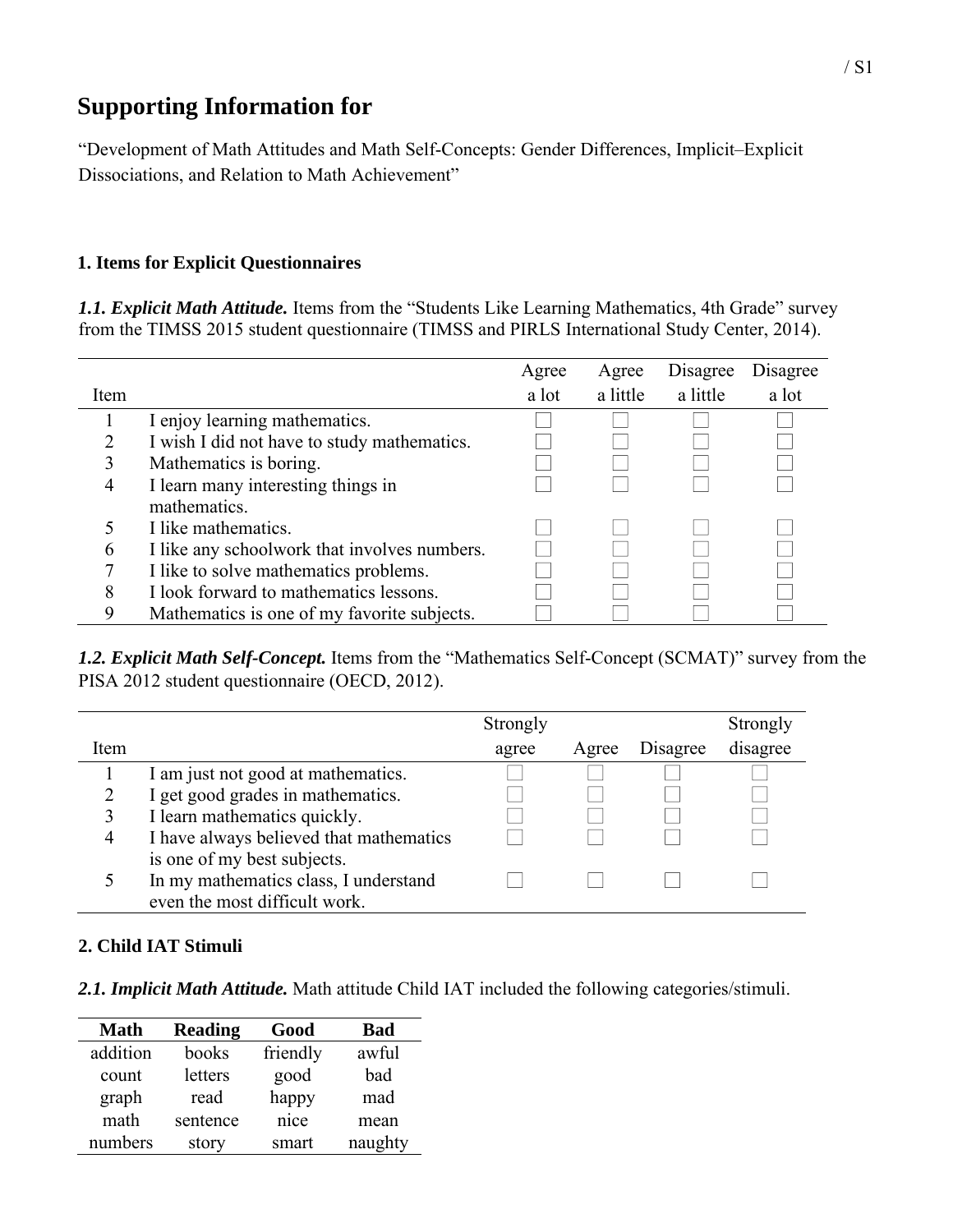| <b>Self</b> | <b>Other</b> | <b>Math</b> | <b>Reading</b> |
|-------------|--------------|-------------|----------------|
|             | other        | addition    | books          |
| me          | theirs       | count       | letters        |
| my          | them         | graph       | read           |
| myself      | they         | math        | sentence       |
|             |              | numbers     | story          |

*2.2. Implicit Math Self-Concept.* Math self-concept Child IAT included the following categories/stimuli.

# **3. Counterbalancing**

*3.1. No Significant Effects for Counterbalanced Factors***.** All measures were counterbalanced to account for three factors: (a) the order of the measures (explicit vs. implicit; 2 orders), (b) the order of the constructs (math attitude vs. math self-concept; 2 orders), and (c) the order of the IAT tasks (congruent task vs. incongruent task within both IATs; 4 orders). The result of counterbalancing was 16 unique conditions to which all students were randomly assigned (see Table S1). To test for an effect of IAT task order, two one-way ANOVAs were conducted with either implicit math attitude or implicit math self-concept entered as the dependent variable, and the IAT task order entered as a between-subjects factor. There was no effect of the IAT task order on either IAT, *p*s > .31. A repeated-measures ANOVA with implicit construct entered as a within-subjects factor and IAT task order entered as a between-subjects factor reinforced these results, *p* = .85. Finally, a repeated-measures ANOVA with measure and construct entered as within-subjects factors, and experimental condition entered as a between-subjects factor, revealed no main effect of experimental condition, *p* = .76.

First Measure First Construct IAT Task Order Grade Gender Explicit Implicit Attitude Self-Concept Con, Con Con, Inc Inc, Con Inc, Inc 1 Girls 51.0 49.0 50.0 50.0 25.5 19.4 25.5 29.6 Boys 48.9 51.1 46.8 53.2 23.4 25.5 26.6 24.5 5 Girls 52.6 47.4 51.5 48.5 20.6 23.7 25.8 29.9 Boys 53.9 46.1 55.9 44.1 23.5 20.6 27.5 28.4

Table S1 *Percentage of Students Assigned to Counterbalanced Factors* 

 $\overline{Note.}$  Con = Congruent IAT. Inc = Incongruent IAT.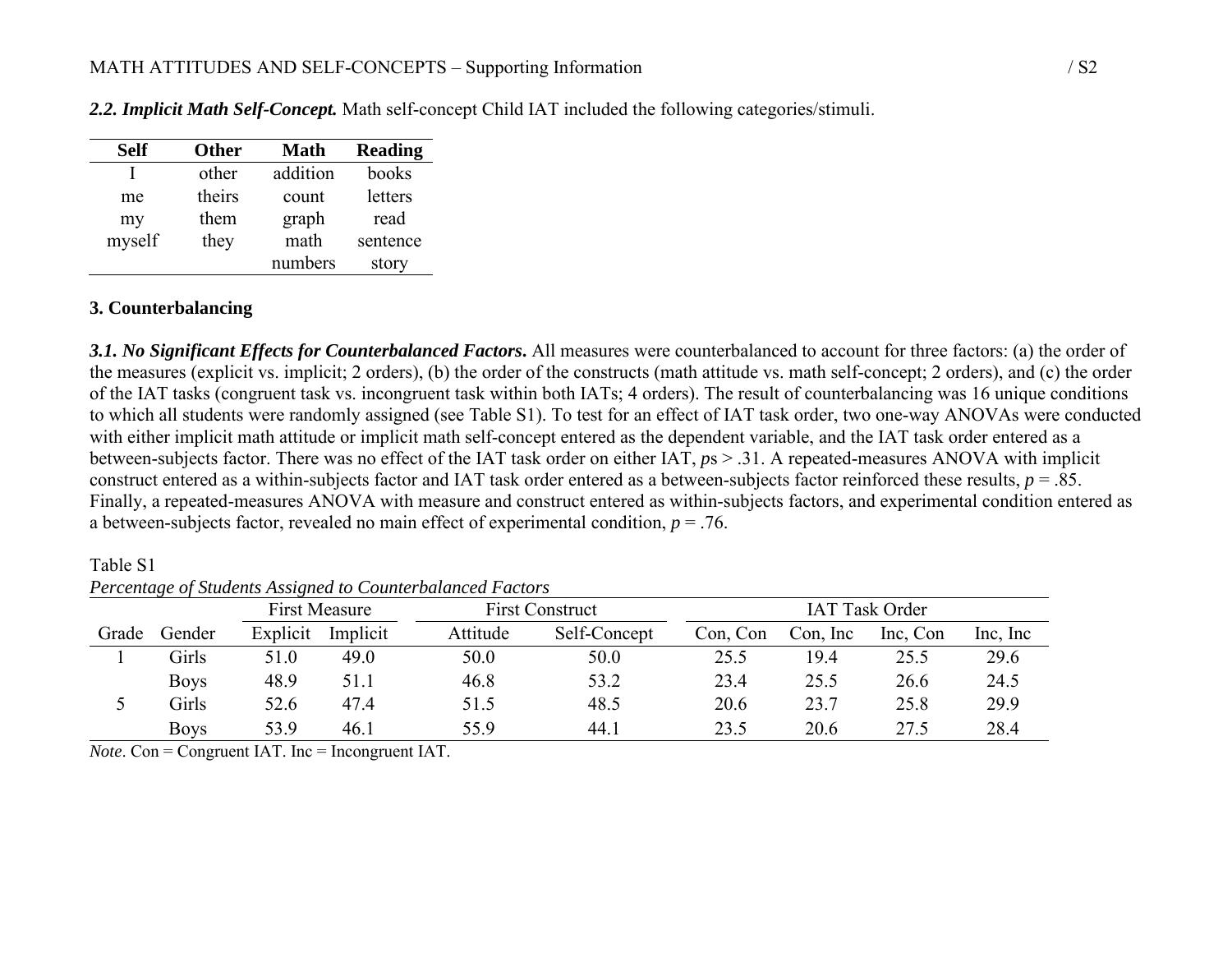# **4. Construct Validity and Predictive Validity**

4.1. Validity of the Explicit and Implicit Measures in the Current Study. The current study used a combination of both established measures (explicit math attitudes and math self-concepts; implicit math self-concepts) as well as one newly developed (implicit math attitudes) measure. The three existing measures have been shown to meet psychometric and construct validity standards for individual difference measures in past research. The material below provides a brief summary of the evidence of validity of these measures.

The explicit math attitude measure used in the current study derives from the TIMSS, which was validated using item response theory (IRT; Hooper, 2016) with 111,194 students from 43 countries, and was used in the TIMSS 2015 assessment with more than 324,000 students (Lee & Chen, 2019). This math attitude measure correlated with math achievement, *r*s ≥ .224 (Lee & Chen, 2019). The explicit math self-concept measure derives from the PISA and was also validated using IRT (OECD, 2005, p. 271) prior to being included in PISA 2012 with nearly 500,000 students from 64 countries (Stankov & Lee, 2017). This math self-concept measure was correlated with math achievement, *r* = .26, in 2012 (Stankov & Lee, 2017).

The implicit math self-concept measure has been initially validated with 247 elementary-school children (Cvencek et al., 2011), as well as 234 preschool children (Cvencek et al., 2016, p. 55), and has been subsequently used in research on math self-concepts with more than 1,000 elementary-school students from the United States (Cvencek et al., 2011), Singapore (Cvencek et al., 2015) and Chile (del Río et al., 2019), including the grade levels tested in the current study. In these subsequent studies, implicit math self-concept measures exhibited theoretically expected relations to implicit measures of gender identity and math–gender stereotype according to principles of "affective–cognitive consistency" (Cvencek et al., 2011, 2014), as well as expected positive relations to children's performance on a standardized math achievement test (Cvencek et al., 2015).

The current results provide three types of evidence bearing on the validity of the measures used. First, both explicit and implicit measures correlated with math grades to the extent that was comparable (or higher) than previous published reports (Cvencek et al., 2015; Stankov & Lee, 2017) suggesting a form of criterion-validity. Second, Cronbach's alpha levels for the four measures suggests that they are internally consistent/cohesive – although to a lesser extent for the implicit math self-concept measure (which we speculate reflects the later developmental emergence of this construct; see main text section "Implicit attitudes contribute unique variance to math achievement beyond explicit attitudes for boys," which expands on this point). Third, all four measures (including the newly developed implicit math attitude measure) were resistant to order effects (reported in detail above in Section 3.1).

# **5. More Detailed Examination of Group-Level Neutral Math Attitudes in Boys**

*5.1. More Boys Than Girls Have Positive Math Attitudes.* Neutral math attitudes for boys could be due to either (a) majority of boys having neutral attitudes (i.e., Child IAT scores around 0), or (b) some boys having positive attitudes (Child IAT scores above 0) and some having negative attitudes (Child IAT scores below 0). A post hoc examination more strongly supports the latter view: 45% of boys had positive math attitudes ( $n = 78$ ) and 55% of boys had negative math attitudes ( $n = 95$ ). This is in contrast to girls:  $36\%$  of girls had positive math attitudes ( $n = 65$ ) and  $64\%$  of girls had negative math attitudes  $(n = 117)$ . This difference in percent of boys versus girls who had positive versus negative attitudes was statistically significant by chi-square analysis,  $\chi^2(1, N = 355) = 3.24$ ,  $p = .045$ .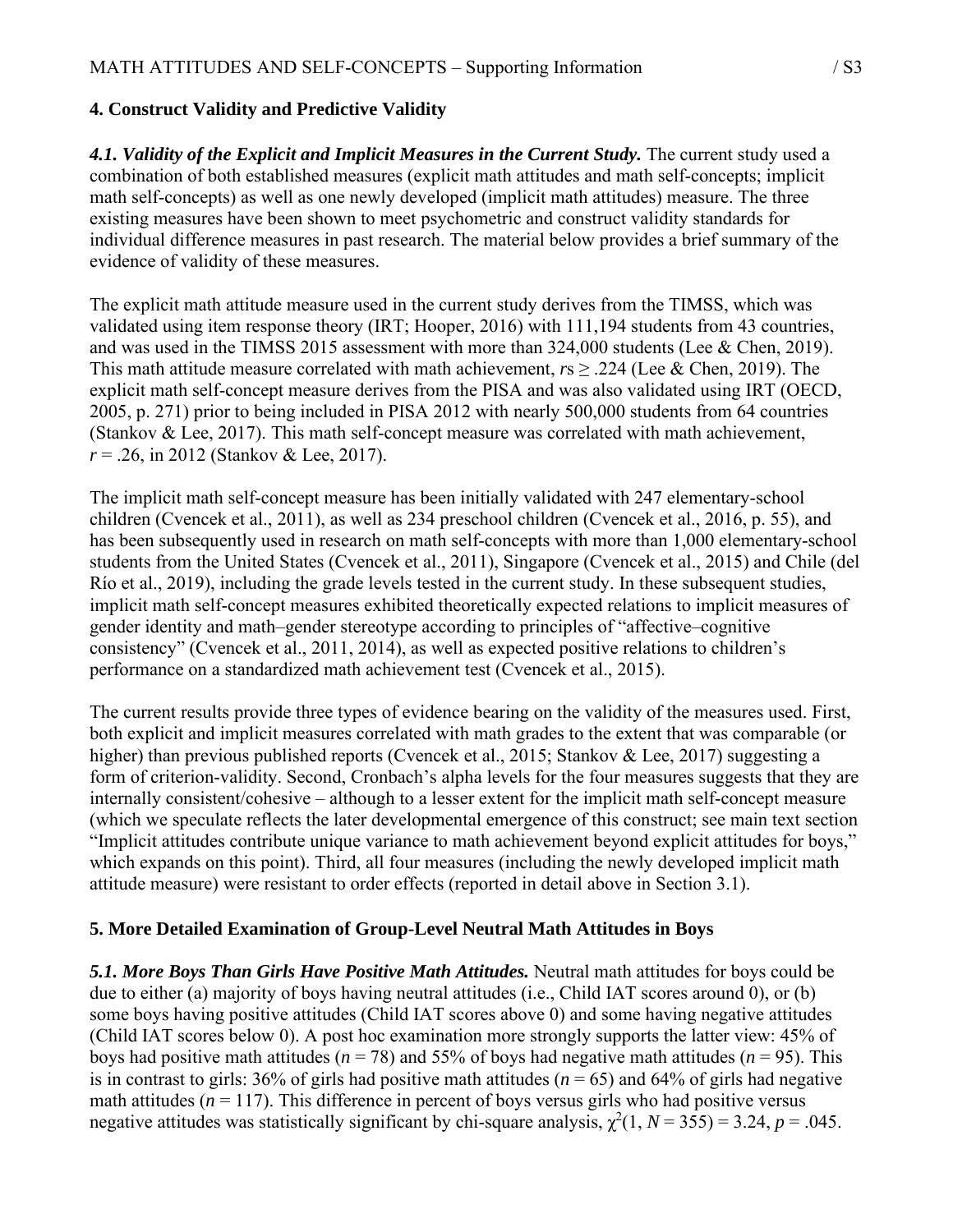# **6. Supplemental Correlational Results**

Table S2 – Pearson *r* 

*6.1. Relations Among Math Attitudes, Math Self-Concepts, and Math Achievement.* Correlations between all explicit, implicit, and achievement measures separately for Grade 1 and Grade 5 students are displayed using parametric (Pearson *r*, Table S2) as well as non-parametric (Spearman *rs*, Table S3) tests. The results were highly consistent across both. In addition, Table S4 presents the correlations (Pearson *r*) separately for boys and girls, showing very similar patterns for both genders. As shown in Table S4, the relatively low implicit–explicit correlations (referred to as an implicit–explicit dissociation) are evident in boys, as well as in girls.

| $1$ and $12$<br>I VAID UITT                                             |         |         |         |                |                  |  |  |
|-------------------------------------------------------------------------|---------|---------|---------|----------------|------------------|--|--|
| Correlations Among Measures Separately for Grade 1 and Grade 5 Students |         |         |         |                |                  |  |  |
| Measure                                                                 |         |         |         |                |                  |  |  |
| 1. Explicit Math Attitude                                               |         | $62***$ | -14     | -13            | .04              |  |  |
| 2. Explicit Math Self-Concept                                           | $70***$ |         | $17*$   | 0 <sup>3</sup> | $\overline{.}13$ |  |  |
| 3. Implicit Math Attitude                                               | $18*$   | $10**$  |         | 07             | -04              |  |  |
| 4. Implicit Math Self-Concept                                           | 07      | -04     | $24***$ |                | $-.03$           |  |  |

5. Math Achievement .45\*\*\* .68\*\*\* .20\*\* .11

*Note.* Correlations for Grade 1 students are presented above the diagonal, and correlations for Grade 5 students are presented below the diagonal. \*\*\* $p < .001$ . \*\* $p < .01$ . \* $p < .05$ .

# Table S3 – Spearman *rs* (non-parametric)

| Correlations Among Measures Separately for Grade 1 and Grade 5 Students |          |                |        |     |       |  |
|-------------------------------------------------------------------------|----------|----------------|--------|-----|-------|--|
| Measure                                                                 |          |                |        |     |       |  |
| 1. Explicit Math Attitude                                               |          | $65***$        | $15*$  | -11 | -06   |  |
| 2. Explicit Math Self-Concept                                           | $.72***$ |                | $18*$  | -07 | .14   |  |
| 3. Implicit Math Attitude                                               | $20**$   | $22**$         |        | -06 | .06   |  |
| 4. Implicit Math Self-Concept                                           | -06      | 0 <sup>3</sup> | $.18*$ |     | $-03$ |  |
| 5. Math Achievement                                                     | 49***    | $69***$        | $20**$ | .08 |       |  |

*Note.* Correlations for Grade 1 students are presented above the diagonal, and correlations for Grade 5 students are presented below the diagonal. \*\*\* $p < .001$ . \*\* $p < .01$ . \* $p < .05$ .

| Table S4                                                  |  |  |
|-----------------------------------------------------------|--|--|
| Correlations Among Measures Separately for Girls and Boys |  |  |

| $\sim$ . $\sim$ . $\sim$ . $\sim$ . $\sim$ . $\sim$ . $\sim$ . $\sim$ . $\sim$ . $\sim$ . $\sim$ . $\sim$ . $\sim$ . $\sim$ . $\sim$ . $\sim$ . $\sim$ . $\sim$ . $\sim$ . $\sim$ . $\sim$ . $\sim$ . $\sim$ . $\sim$ . $\sim$ . $\sim$ . $\sim$ . $\sim$ . $\sim$ . $\sim$ . $\sim$ . $\sim$ |         |         |       |          |       |
|-----------------------------------------------------------------------------------------------------------------------------------------------------------------------------------------------------------------------------------------------------------------------------------------------|---------|---------|-------|----------|-------|
| Measure                                                                                                                                                                                                                                                                                       |         |         |       |          |       |
| 1. Explicit Math Attitude                                                                                                                                                                                                                                                                     |         | $71***$ | $15*$ | 06       | 38*** |
| 2. Explicit Math Self-Concept                                                                                                                                                                                                                                                                 | $70***$ |         | $18*$ | $-01$    | 58*** |
| 3. Implicit Math Attitude                                                                                                                                                                                                                                                                     | $16*$   | $16*$   |       | -10      | 10    |
| 4. Implicit Math Self-Concept                                                                                                                                                                                                                                                                 | 11      | -04     | $17*$ |          | 07    |
| 5. Math Achievement                                                                                                                                                                                                                                                                           | $43***$ | $56***$ | $10*$ | $\Omega$ |       |

*Note.* Correlations for girls are presented above the diagonal, and correlations for boys are presented below the diagonal. \*\*\**p* < .001. \**p* < .05.